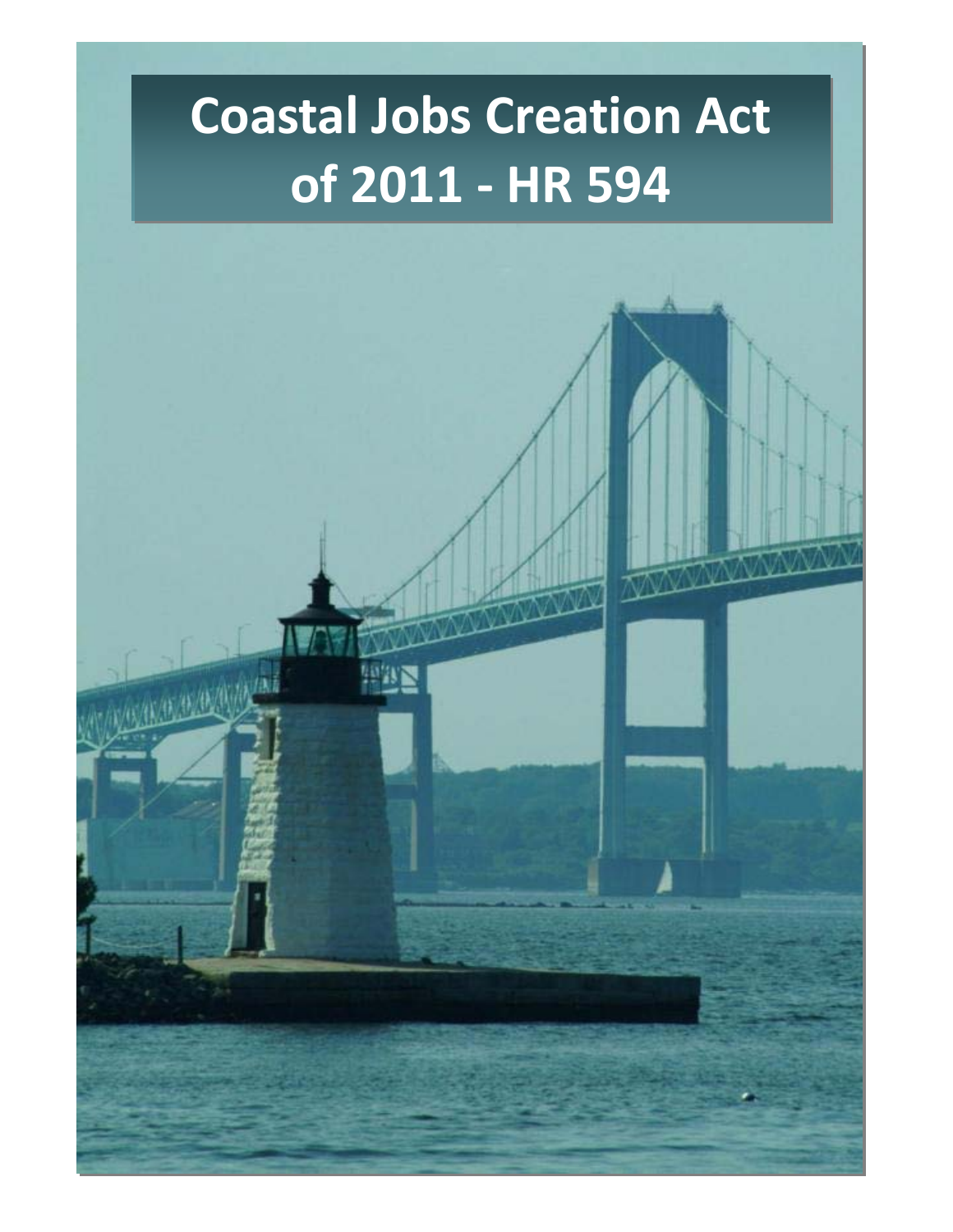#### **FACULTY ADVISOR** Howard Apsan

**MANAGEMENT** Adrian Howe, Manager Megan Fisher, Deputy Manager

#### **TEAM**

Alicia Ahn Michael Dexter Diego Flores Pearl Gray Meredith Geraghty Alejandro Gonzalez Emmanuelle Kehrer Krystal Laymon Jimena Ortega Haydee Rodriguez Stephanie Speckmann



Columbia University School of International and Public Affairs Master of Public Administration in Environmental Science and Policy Workshop in Applied Earth Systems Management Final Report - Summer 2011

Photo: 2006 NaturePL / SuperStock



Photo: 2006 Qweas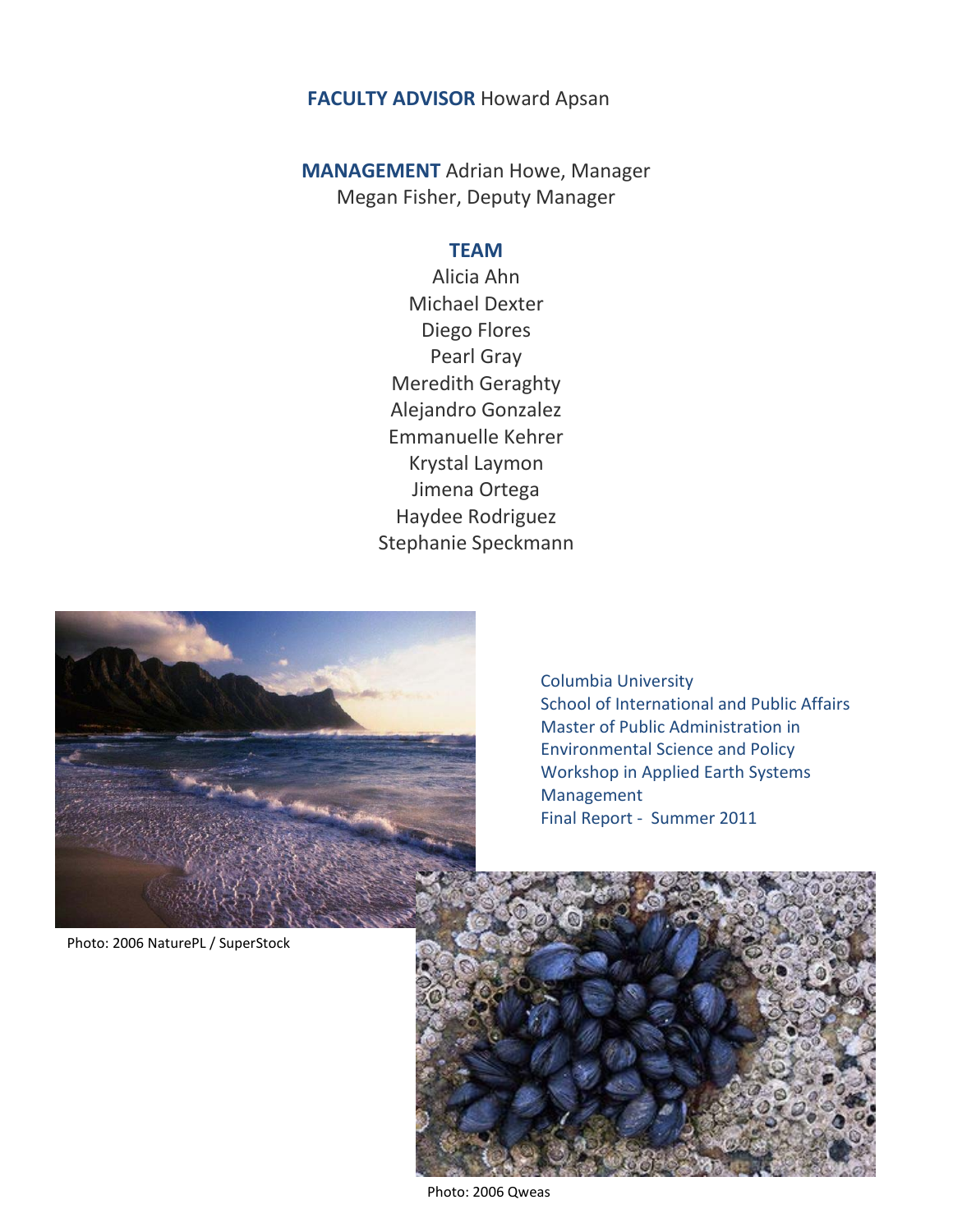## Contents

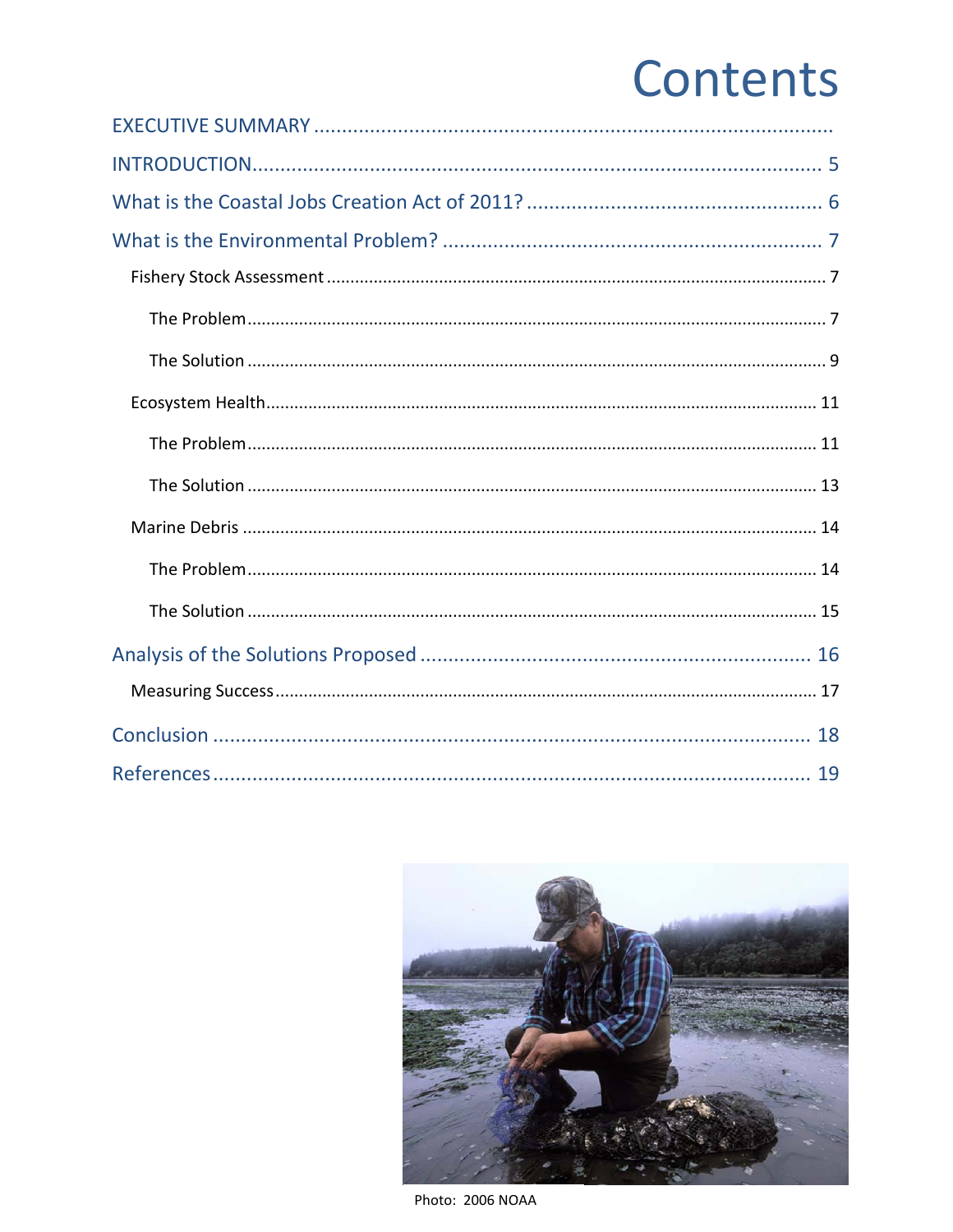## EXECUTIVE SUMMARY

In a period of national economic stagnation, it is imperative that we create sustainable domestic employment opportunities. With more than 50 percent of the population of the United States living along the 17 percent of land area that encompasses the coast, the creation of employment opportunities in coastal regions is critical (The Herald, 2010). The objective of the Coastal Jobs Creation Act of 2011 is socioeconomic revitalization through careful stewardship of the coastal marine environment. This report considers how the Act will foster innovation and develop solutions to the myriad environmental problems affecting coastal areas, including fishery stock assessment, ecosystem health, and marine debris.

Accurate fishery stock assessments are difficult for many reasons, including limited data on fishery populations, illegal or unregulated fishing, by-catch, and inadequate consideration of life-cycles. This Act supports cooperative research and activities that will provide a scientific basis for a more efficient and transparent management of fishery stocks. Activities include funding data collection efforts, such as the deployment of additional observers on ships, who would provide an objective information source for accurate catch numbers. Research on by-catch, population modeling, life-cycles, and specialty designed fishing devices also would be supported. Additionally, technological advances, such as satellite imaging, could be used to measure oceanic parameters of habitat that influence marine resources, and thus support assessment.

Water quality is a vitally important factor in the development of a healthy ecosystem. Key components in water quality determination are PCBs and DDT, which are toxic and have the ability to bio-accumulate or bio-magnify as they move through the food web. Additionally, increased  $CO<sub>2</sub>$  levels can cause ocean acidification, while excessive nutrient runoff can lead to eutrophic and hypoxic conditions that cannot support marine life. Potential water quality management solutions that could be funded through H.R. 594 include research on restoration technologies, the use of biotics to remediate waters, and the improvement of habitat through restoration or installation of artificial reefs.

Marine debris is solid material that accidentally or intentionally makes its way into the oceans. Two main types of marine debris are derelict fishing gear that "ghost fishes" by continuing to catch fish, and plastics that can be ingested by marine animals. Floating plastics, nets, and other detritus reduce habitat quality and can easily be transported from one location to the next by ocean currents. Marine debris removal research and community projects are eligible for funding under through the Grant Program.

This Act proposes solutions to some of the problems faced by coastal communities, specifically the environmental degradation issues listed above. Addressing those problems will reinvigorate the oceanic zones, protect current jobs and fulfill the goal of sustainable coastal development. However, due to competing interests, lack of consensus, and scientific uncertainty, the proposed solutions are not without some amount of controversy. The Act seeks to minimize these controversies through additional research and the engagement of local communities.

By complementing NOAA's national initiatives with small-scale projects, the scope and impact of the Grant Program would be maximized. Because marine ecosystems can respond slowly and progress may not be demonstrable if viewed through a single vantage point, multiple metrics will be needed to track progress. The use of established coastal environmental and economic indicators could provide the metrics through which we could measure the success of the Coastal Jobs Creation Act of 2011 as an engine of environmental restoration and economic growth.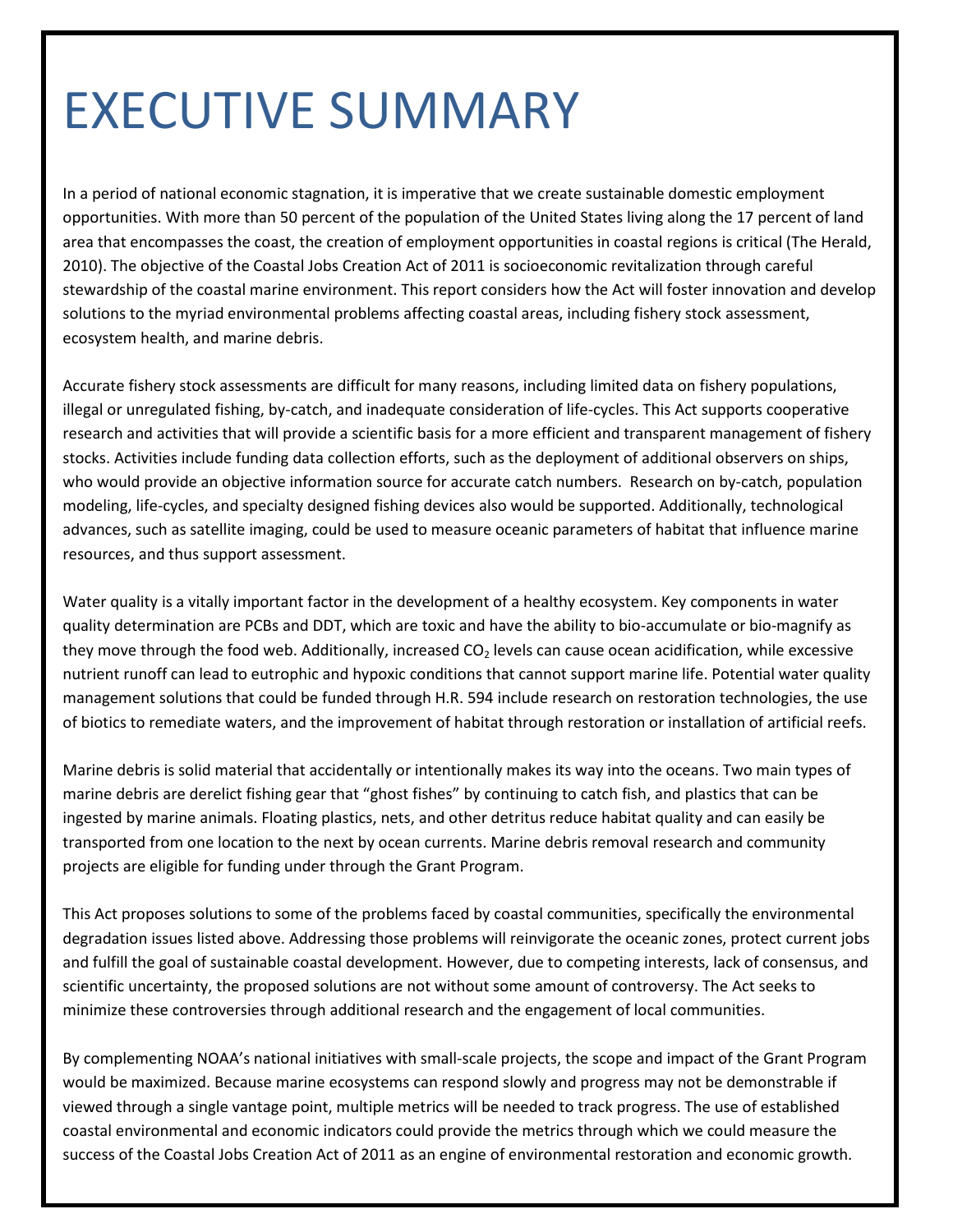## <span id="page-4-0"></span>INTRODUCTION

Coastal regions, including beaches and estuaries, are complex environments characterized by rich biological diversity and important natural resources. They are also uniquely vulnerable to environmental degradation, habitat modification, and water pollution. Damage to United States coasts has an adverse economic impact on the coastal communities that engage in, and are supported by, a gamut of activities intrinsically connected to coastal zones (CCMCE, 2000). To address the correlation between environmental factors and economic output, the proposed Coastal Jobs Creation Act of 2011 (H.R. 594, hereinafter "the Act") seeks to promote long-term sustainable coastal development. The Act will provide and protect employment opportunities for numerous marine-related industries and coastal communities. It proposes a solution to the environmental problems in the context of sustainable job creation, and in particular focuses on improving three key coastal health indicators: fishery stock, ecosystem health, and marine debris.



Photo: National Geographic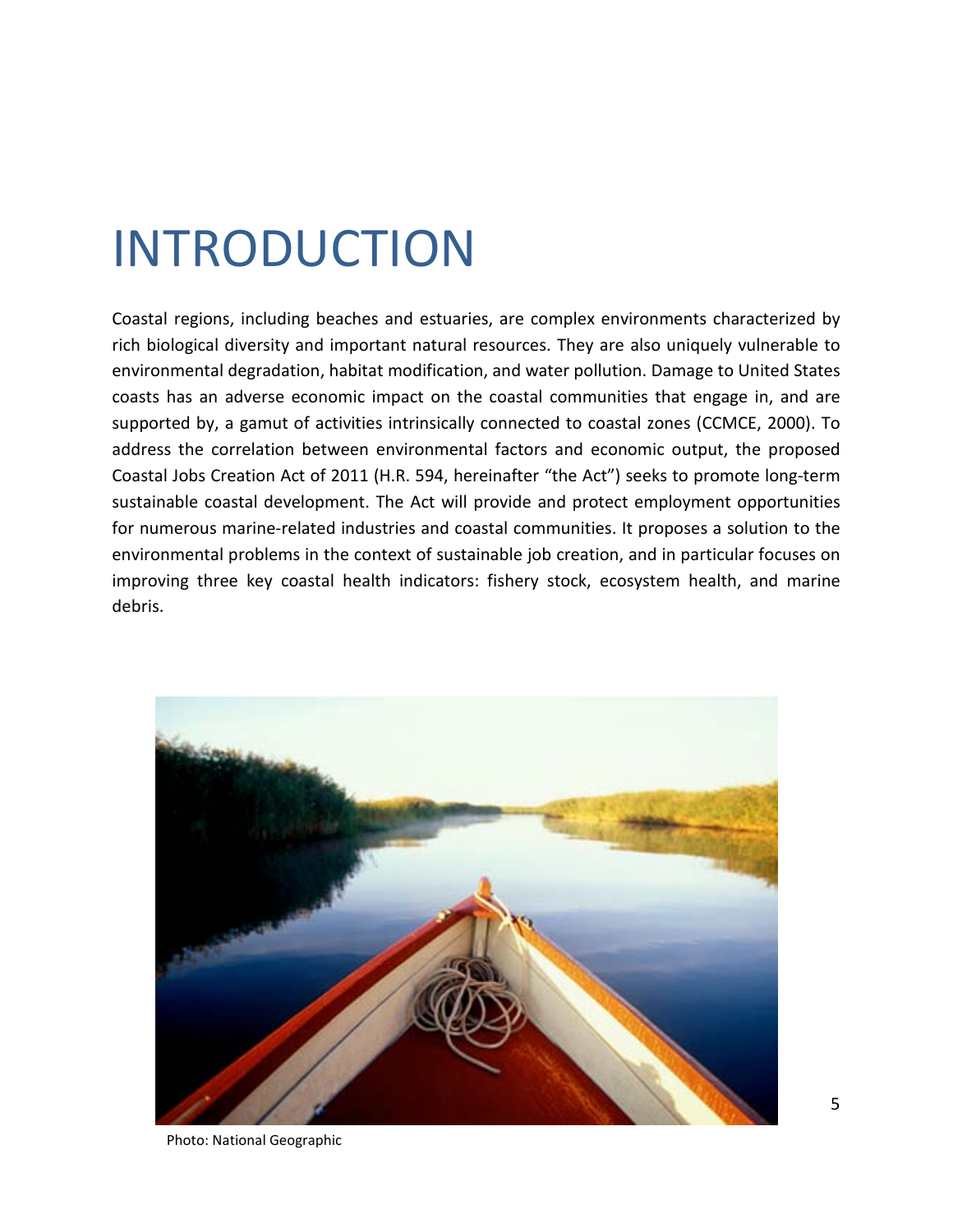# <span id="page-5-0"></span>What is the Coastal Jobs Creation Act of 2011?

The Secretary of Commerce will oversee the appropriation of the annual \$80 million Coastal Jobs Creation Grant Program (hereinafter, "the Grant Program"). While this Grant Program would be available for a range of activities, projects must meet certain funding criteria. Funds could be appropriated to support cooperative research to collect and compile data on the health of ecosystems and the economic conditions for fisheries. It could fund the utilization of new monitoring technologies for coastal and ocean systems, the establishment and implementation of state fishing registry programs, and the training and deployment of observers. Activities related to the restoration, preservation, and redevelopment of coastal environments are also eligible for funding. These projects could focus on recreational, ecological, historic, or aesthetic considerations. The Grant Program could also facilitate the reduction and prevention of marine debris. To be eligible for the Grant Program, the project must provide the greatest employment opportunity for coastal communities, utilize previously successful projects, employ existing infrastructure, and/or support research to improve management systems. The Act mandates collaboration between federal and state governments, research institutions, regional fisheries management councils, and coastal communities to maximize benefit from the activities funded by the H.R. 594 Grant Program.





Photo: NOAA Photo: NOAA Photo: Marine Science Today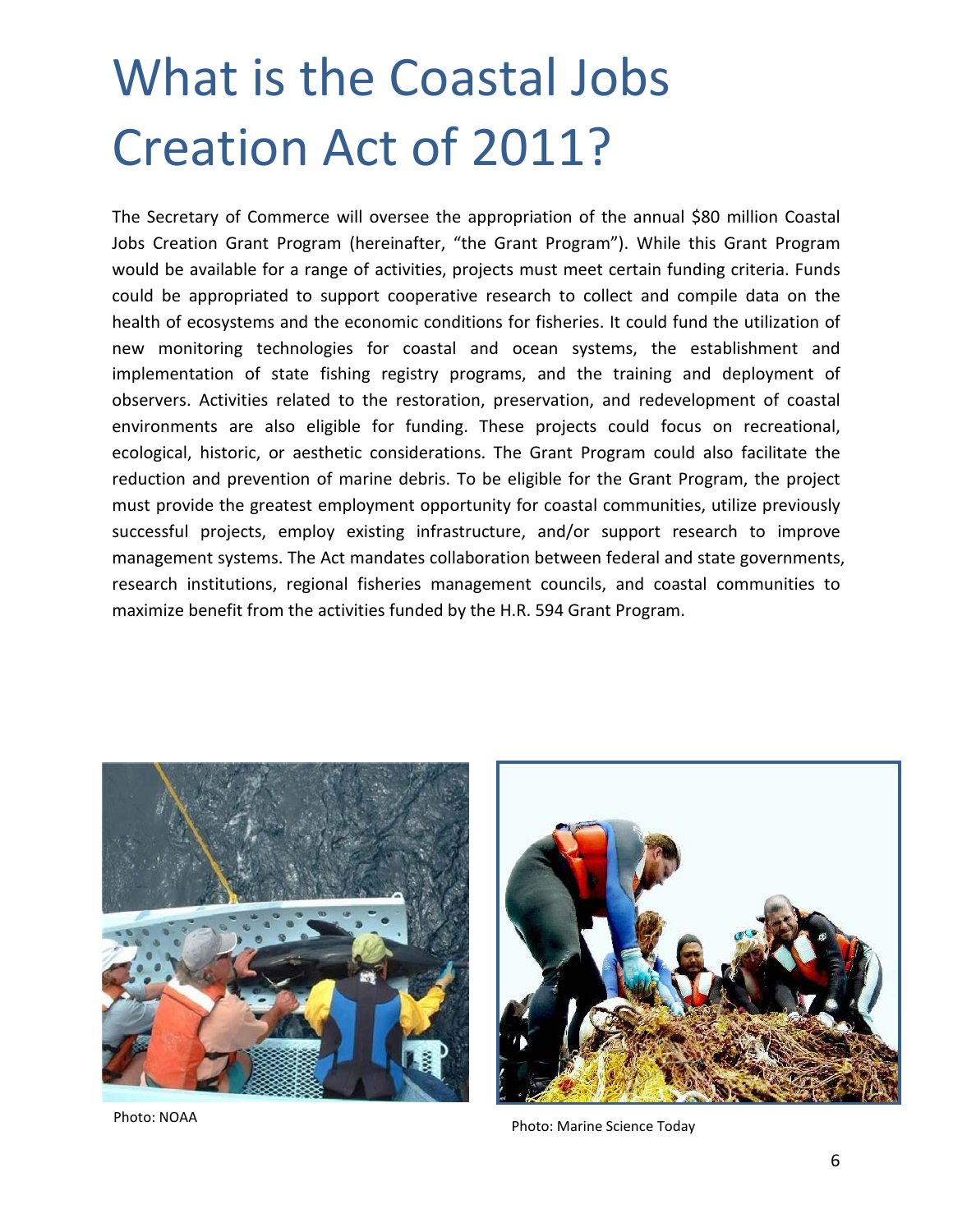# <span id="page-6-0"></span>What is the Environmental Problem?

## <span id="page-6-1"></span>Fishery Stock Assessment

Aquatic and Fishery Science Professor Ray Hilborn aptly expressed the frustration and difficulty borne in assessing fishery stocks when he mused, "Counting fish is just as easy as counting trees, except they are invisible and they move" (Hilborn et al., 2003). A fishery is an industry where the removal and/or processing of marine catch occurs, so by using the term "fishery" all organisms and habitats in the ocean are included in the evaluation (nmfs.noaa.gov). The main problems affecting fishery stocks assessment relate to the current stock and ascertaining which elements are affecting a fishery.

## <span id="page-6-2"></span>*The Problem*

<span id="page-6-3"></span>The National Marine Fisheries Service is responsible for managing fishery resources and drafting regulations. Establishing accurate fishery stock data is made significantly more difficult due to the lack of background information missing in data collection. In 2006, for instance, only 30% of the 230 major commercial stocks in the United States had adequate information to determine the true biomass. Extrapolating from limited data makes fishery stock assessment particularly challenging. The assessments are subject to a high level of uncertainty due to the transient nature of marine animals and anthropogenic effects on behavior and life-cycle. Therefore,

sufficient data are not available for promulgating regulations that promote the successful management of commercial fisheries.

Data analysis provides the scientific basis for the management of fish stocks. Commercial fishing catch databases, surveys of recreational fishermen, and permitting systems all gather large quantities of information. However, these sources are easily misreported and the indirect nature of these observations leads to uncertainty when applied to stock assessments. On-board observers gather data on only a quarter of the fisheries, because so few observers are able to be deployed relative to the number of fishing vessels. This makes it difficult to determine accurate daily catch practices, or, except by generalized extrapolation, overall fishery stock numbers.

Illegal, unregulated, and "upgrading" fishing create even more difficulty in the assessment of fishery stocks. Upgrading is when a fisherman meets the regulated catch limit, but continues to fish and trades smaller fish on-board for larger fish caught later. These actions greatly affect the population of species because the fish that are thrown back often do not survive. Assessments must also account for unregulated by-catch and non-targeted species inadvertently caught by fishing gear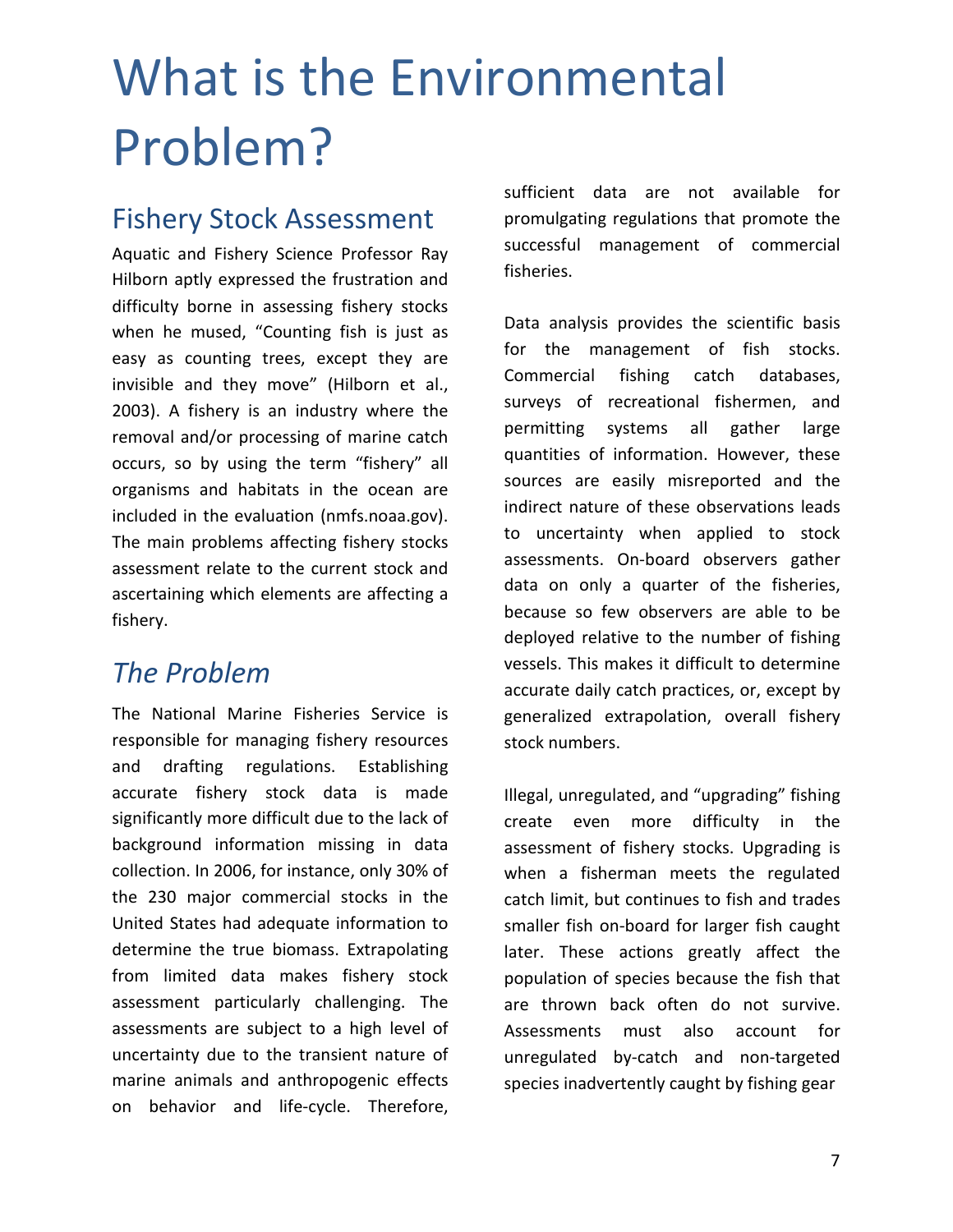## **Cod Case Study**

The North Atlantic Cod Fishery had been booming for centuries until the 1950's when the Canadian government opened the Great Banks to foreign fishermen. The high levels of cod fishing, and capelin that is consumed by cod, greatly increased pressure on the cod. After the peak catch of 81,000 tons in 1968, the cod population crashed and the fishery was closed to foreign fishermen in 1970. Canadian fleets continued to exploit the population for twenty-two more years. When the fishery was finally closed, 30,000 Canadian fishermen lost their jobs. This fishery might have been preserved if predatory cycles, food source cycles, and fishery stock behavioral patterns were taken into consideration earlier.

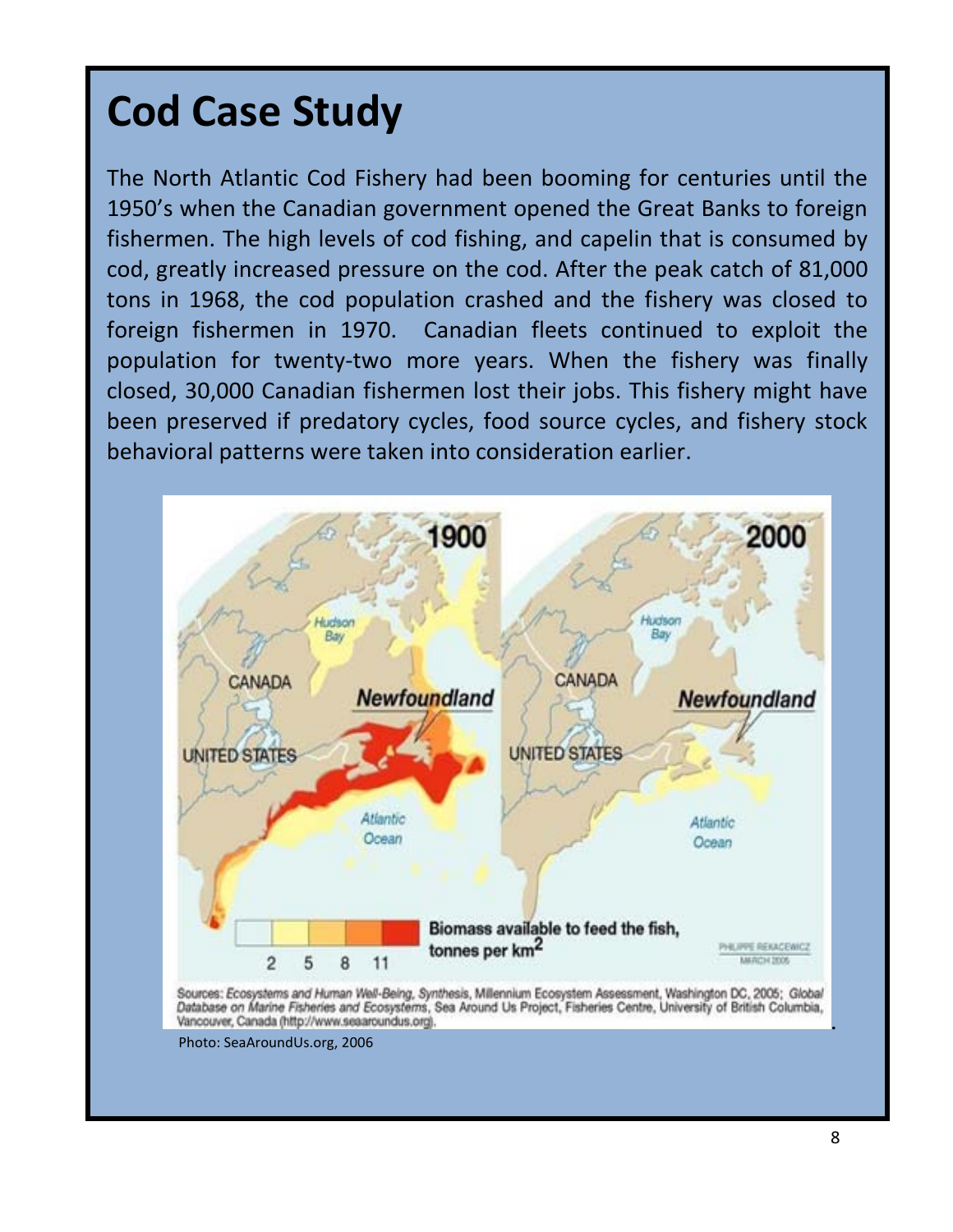(Castro & Williams, 2009). As an example, shrimp fishing has been known to catch up to six times more by-catch, by weight, than actual shrimp (Vianna & Almeida, 2005). The by-catch is often discarded and not reported, thus creating holes in data detailing the true quantity of a species being fished. "Fisheries can sustain intense fishing effort, but if by-catch is proportional to that effort, by-catch mortality levels will increase as fishing effort intensifies" [\(Lewison](http://www.sciencedirect.com/science?_ob=RedirectURL&_method=outwardLink&_partnerName=27983&_origin=article&_zone=art_page&_linkType=scopusAuthorDocuments&_targetURL=http%3A%2F%2Fwww.scopus.com%2Fscopus%2Finward%2Fauthor.url%3FpartnerID%3D10%26rel%3D3.0.0%26sortField%3Dcited%26sortOrder%3Dasc%26author%3DLewison,%2520Rebecca%2520L.%26authorID%3D6603135119%26md5%3D9eaa58aa6b2d20ac04ff821d9c695b11&_acct=C000002018&_version=1&_userid=18704&md5=4cea976470f79542fa08e74de88f12fc) et al., 2004).

To spatially model a fishery accurately, more than births and deaths must be evaluated. Calculations need to consider the diverse biological processes, especially individual species' lifecycles and the effects of other organisms. Additionally, changes in water cycles and temperature should be taken into account. Stock assessments are a key factor in the creation of sustainable fishing quotas. If the assessments are not based on a complete picture of the stock, then the regulation will not achieve maximum success.

### *The Solution*

The National Oceanic and Atmospheric Administration (NOAA), under the guidance of the Magnuson-Stevens Fishery Conservation and Management Act, launched a nation-wide program called the Marine Recreational Information Program (MRIP) in January 2010, to monitor commercial by-catch.

The Act could expand on MRIP by seeking the full participation of coastal states through the proposed Grant program that could fund the training and deployment of

observers. An observer is "a person required or authorized to be carried on a vessel for conservation and management purposes by permits" (MSA, 1996). The role of the observer is to collect and record fishing data and interactions with the protected species, including by-catch information. This data is then used to calculate the official estimates of marine catch (NOAA PIR, 2011). Such information can then serve as a basis for further research, proper fishery stock assessment, development of specially designed fishing devices, as well as new fishing and conservation engineering technology (US Department of Commerce, 2011).



Photo: AquariumPros, Inc. 2010

Technological advances, such as satellite imaging, have improved the accuracy of fishery stock assessment. Although remote observation cannot directly measure fishery populations, it could be used to measure oceanic resources.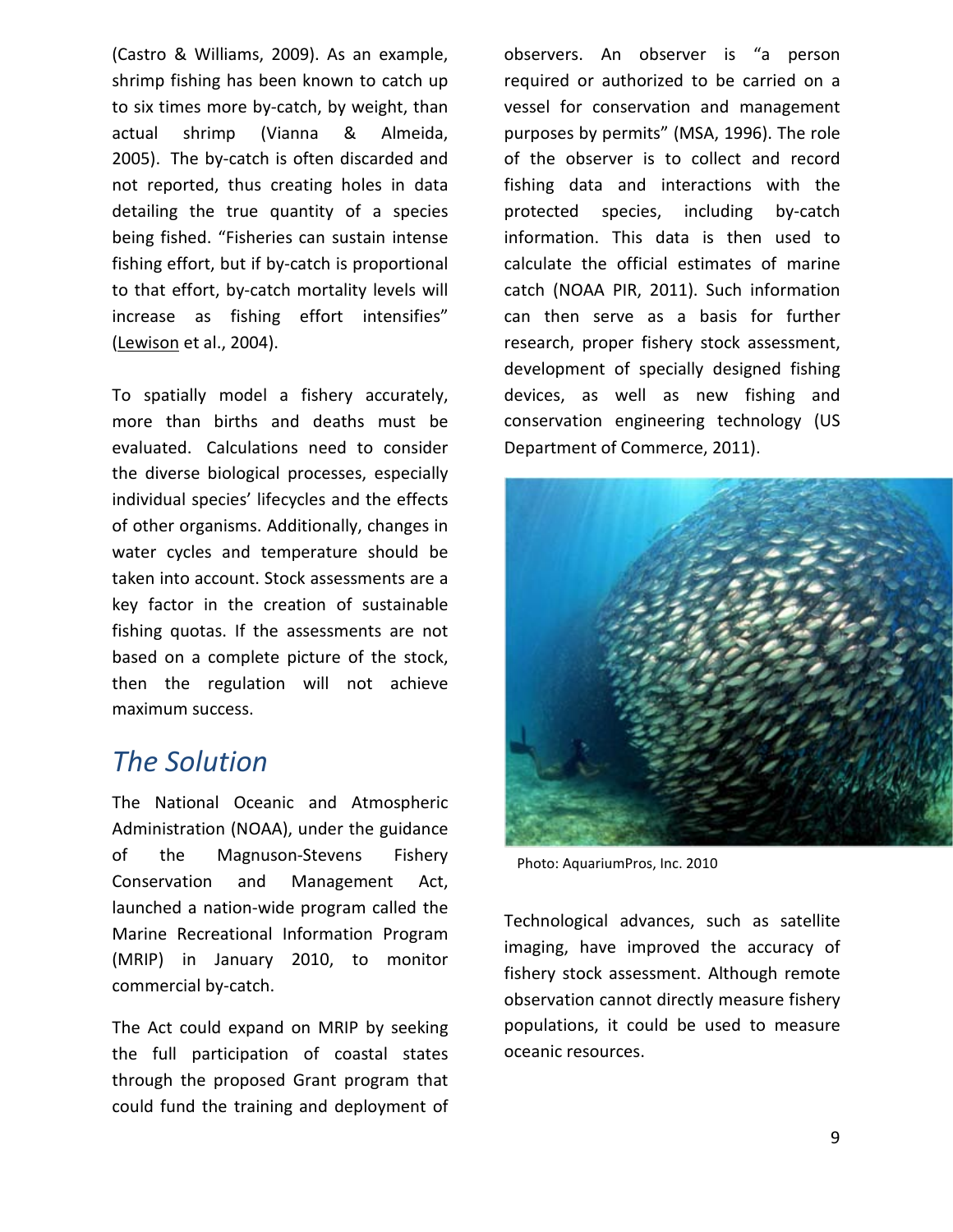## **Orange Roughy Case Study OPEN OCEAN** larvae eaas **Ingress** adult spawners **EST Egress** juveniles

Photo: BrightHub, 2011

Orange Roughy offer a lesson on how regulations that do not consider lifecycle factors can have a negative effect on fishery sustainability. These fish can live for 140 years and do not reach sexual maturity until their twenties. In New Zealand, this late maturity was not taken into consideration when the sustainable harvest size and weight were set, and it caused a population crash due to overfishing and low reproduction rate. After the government realized what was happening, a moratorium was set on the harvest of these fish. However, it took more than twenty years for the population to begin to recover.

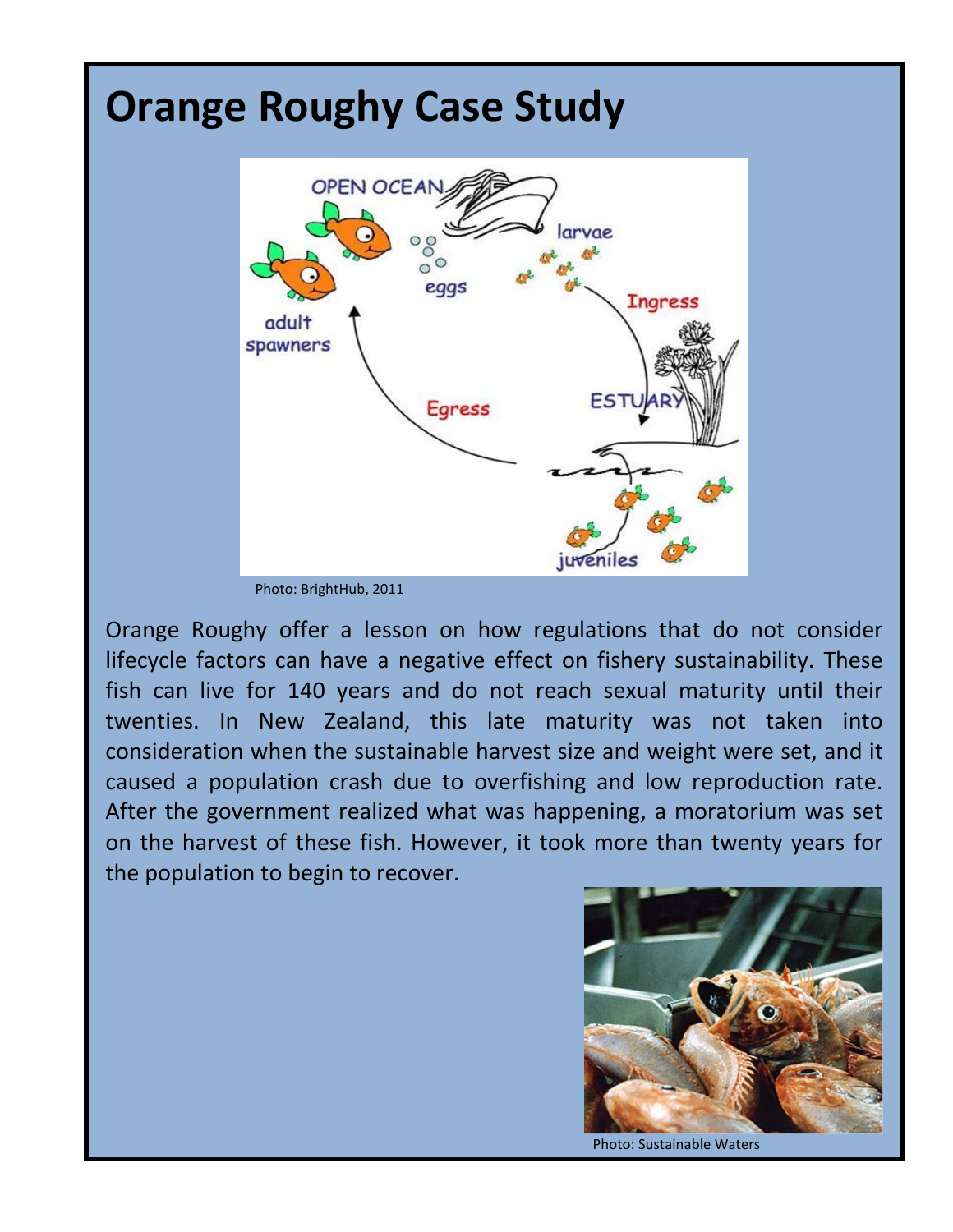River plumes, mesoscale circulation patterns, convergence zones, subsurface thermal structures, oil spills, and El Niño events could all be documented by satellite imagery (Wilson, 2006). This data could be used to ascertain quotas more accurately, and to forecast climate-related events like fishery migration patterns and stock growth.

The future of coastal health depends not only on fisheries stock assessment, but also on a successful and timely implementation of regulatory procedures related to assessment. The recovery and recruitment of exploited fisheries requires a systemsbased management scheme to take advantage of ocean observers, remote surveillance technologies, marine reef planning, and exclusionary devices. A comprehensive approach to regulating human effects on the ocean system will work towards an efficient approach that integrates ecological, economical, and social factors that will aid in sustaining fisheries (Foley et al, 2010).

### <span id="page-10-0"></span>Ecosystem Health

Ocean water quality has a dramatic impact on fishery health and the life cycles of marine organisms. The chemical composition of the water has a direct effect on the biodiversity, fecundity, and health of organisms living there. Improving water quality will improve the health of the fishery, allowing individual fishery stocks to thrive, and increasing the total amount of catch that could be extracted sustainably.

#### **By-Catch Reducing Technology**

New technology for exclusionary devices is being developed to reduce by-catch. For example, it was discovered that unintended shark mortality can be limited by attaching metals and magnets to baited hooks. This technique has shown an 18% to 68% reduction in shark catch depending on location and species (Stroud, 2011). However, controversies surround exclusionary devices, due to their expense, the potential loss of desired catch, and questions regarding their effectiveness. In one study by Louisiana State University, the measured efficiency was approximately 97%, but a similar United Nations Environmental Program measured efficiency below 20%.

## <span id="page-10-1"></span>*The Problem*

Overall water quality goes a long way in determining which marine organisms can live in that area. Key components in this determination are contaminant levels of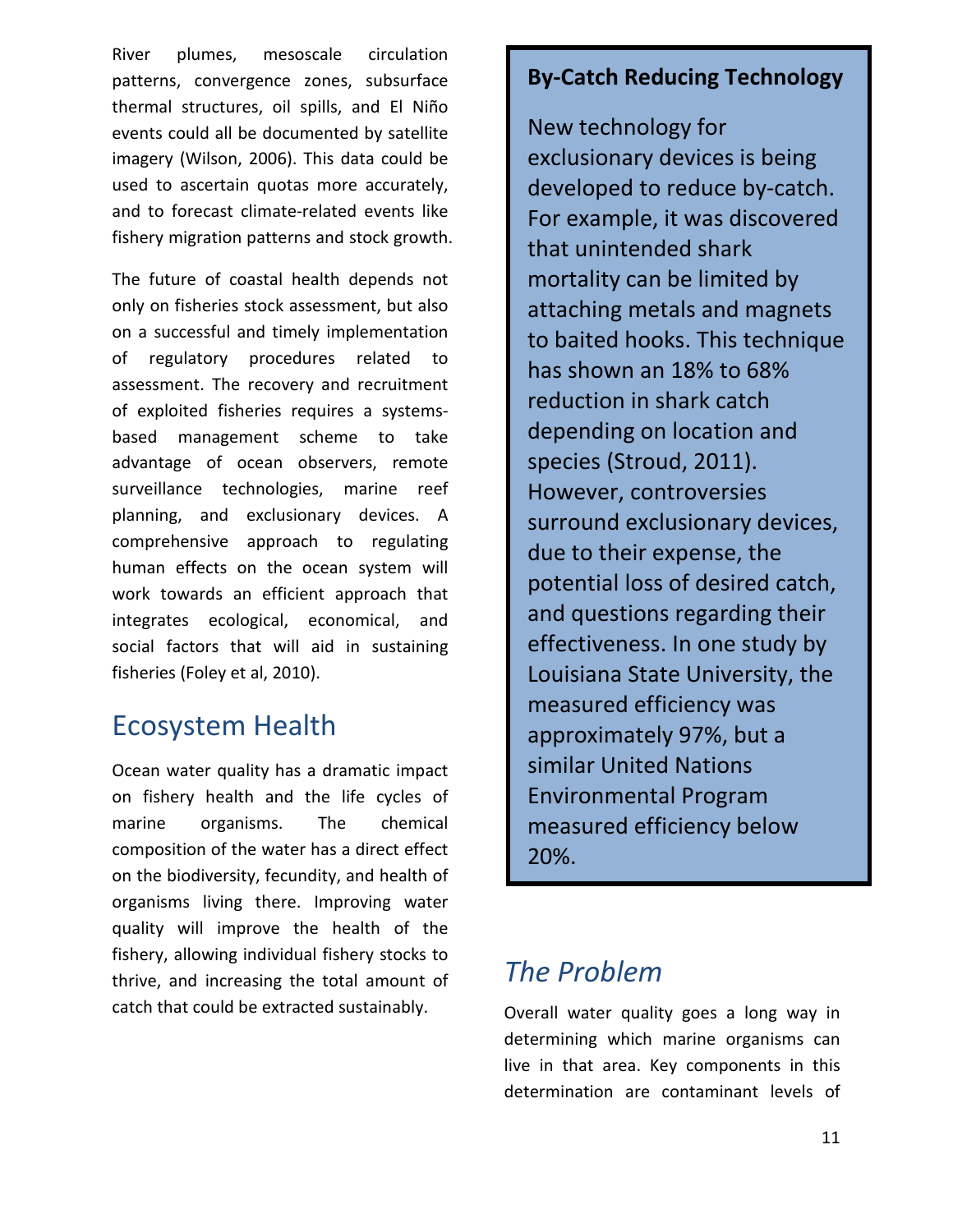PCBs and DDT, as well as the proportion of carbon dioxide  $(CO<sub>2</sub>)$  and dissolved oxygen (DO) in the water. As probable human carcinogens, PCBs were commonly used as coolants, hydraulic fluids, and in electrical transformers in heavy industry (EDG.org). Before being banned in the United States in 1977, manufacturers often discharged contaminated waste into the waterways; in many cases the PCBs have remained in the water. DDT was first mass-produced during World War II when it was used extensively as an agricultural insecticide, thereby entering natural bodies of water through runoff and discharge from manufacturers (Crump, 2000). While we know that these compounds are toxic to humans, additional monitoring and research can provide a more complete understanding of their effect on fishery lifecycles, especially in places where the toxins exist in high levels.

Over the last 250 years, as  $CO<sub>2</sub>$  levels rose, the world's oceans absorbed half of the emitted anthropogenic  $CO<sub>2</sub>$  (Widdicombe et al., 2008). Rise in the  $CO<sub>2</sub>$  level in the water leads to acidification due to the creation of carbonic acid, and therefore changes the water's pH. Marine organisms are extremely sensitive to pH, and a change in the pH level can cause decreased marine fecundity and/or death, resulting in a further reduction of biodiversity. Alongside acidification, eutrophication and hypoxia also present pernicious environmental threats to water resources. Eutrophication and hypoxia are caused by excessive nutrient runoff from non-point sources containing detergents and fertilizers, resulting in excessive algae growth. This depletes dissolved oxygen (DO) levels in

water (CCMCE, 2000). DO is a critical water quality parameter for characterizing the health of an aquatic system, as when levels are too low, marine life cannot survive.



Photo: NOAA, 2011

Poor water quality can severely impact the health of the entire ecosystem. For example, apex predator populations exert a profound influence on the structure and function of a marine ecosystem. The health of these predators can be damaged by environmental contamination, and their decline can cause their principal prey species to increase in abundance. Species in the middle of the food chain can put more pressure on the species they consume if their numbers increase due to a decrease in apex predator population. Therefore, a proper balance between trophic levels must be maintained to avoid a cascade effect that can occur through several layers of the food web if the predator population is reduced (Heithaus et al., 2008).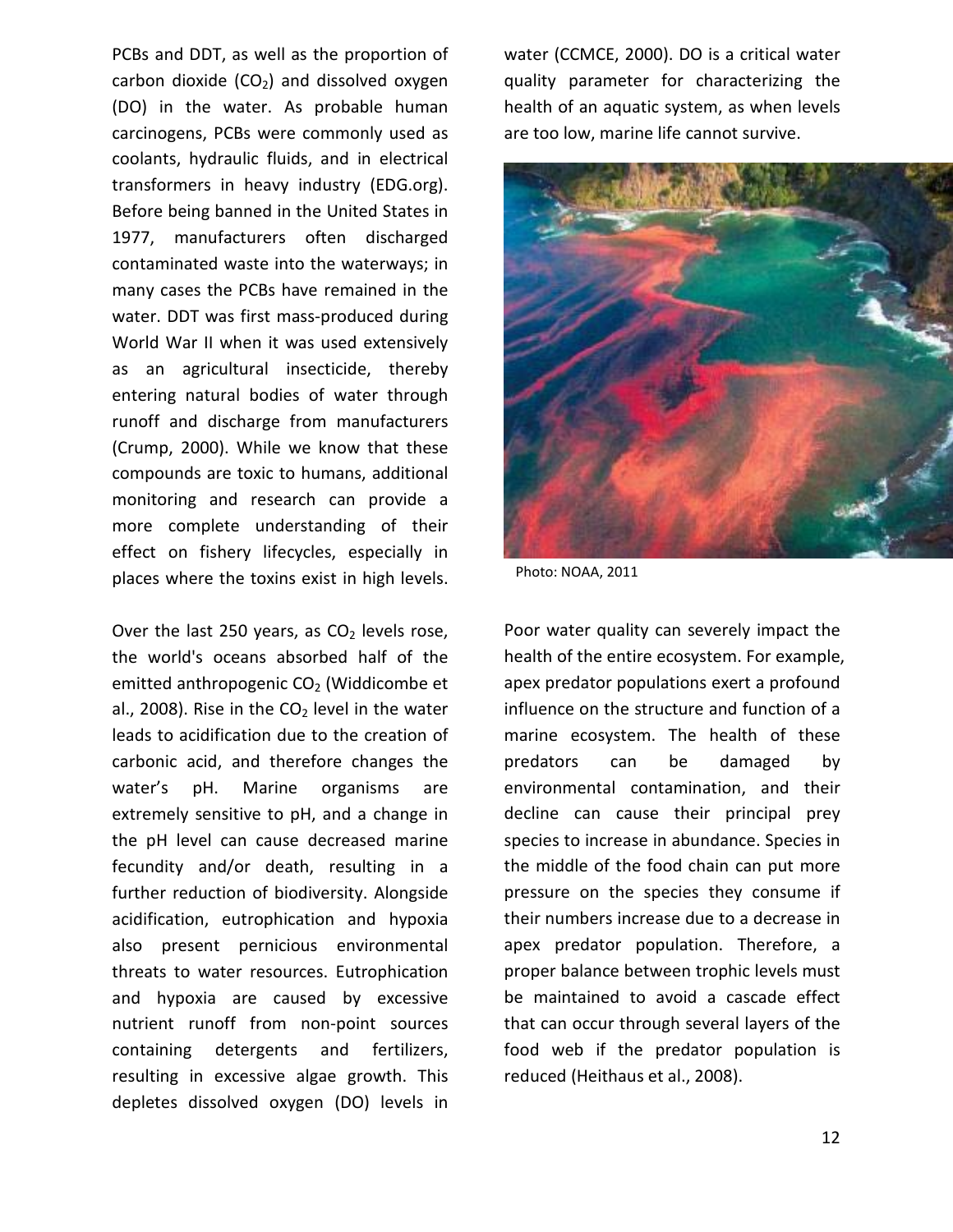### <span id="page-12-0"></span>*The Solution*

Water quality management involves mitigating contamination risk through regulation, remediation, and the restoration or conservation of habitat. Research on water quality, therefore, requires extensive and multi-disciplinary investigation into the coastal and marine ecosystems of the affected region, involving expertise in a variety of fields. It includes research on accumulation of contaminants within systems and remediation measures, as well as restoration technologies (NOAA Restoration Center, 2011). The process requires cooperative research and monitoring of pollutants, activities that can create jobs and, at the same time, lead to improved water quality.



<span id="page-12-1"></span>Photo: NOAA

Using biotic organisms to remediate contaminated waters in coastal zones reduces the contaminant load and improves coastal water quality. Through bioremediation, microbial organisms can breakdown contaminants using their

metabolic processes and catalyze the rate of contaminant degradation. In addition, phytoremediation mitigates pollutant concentrations through the use of plants that are able to contain, accumulate, degrade, or eliminate the contaminants from the media. Both bioremediation and phytoremediation are affordable resources that can be used to improve the health of the local aquatic system with minimal longterm disruption. Restoring natural conditions to degraded estuarine riparian zones could also improve the health of coastal ecosystems and resources. This can be done by transplanting flora, encouraging its growth by providing proper habitat, and clearing the water of toxins by using bioand phytoremediation.

In addition to improving water quality, creating habitat also can increase ecosystem function. Artificial reefs can give rise to new marine organism communities. They can be used as an aggregating device, providing a safe haven for lower trophic organisms and a good source of food for higher trophic levels (Bohnsack, 1989). They provide substrata for benthic fauna, additional food and increased feeding efficiency, shelter from predation and tidal currents, a recruitment habitat, and reduced harvesting pressure on natural reefs (Pickering and Whitmarsh, 1996). The implementation of artificial reefs along many coastlines of the U.S. could aid fishery recovery, attract fishermen, and promote eco-tourism, all of which would benefit the economies of coastal communities. However, installing large reefs is costly and it can take years before they are fully functional. When artificial reefs are created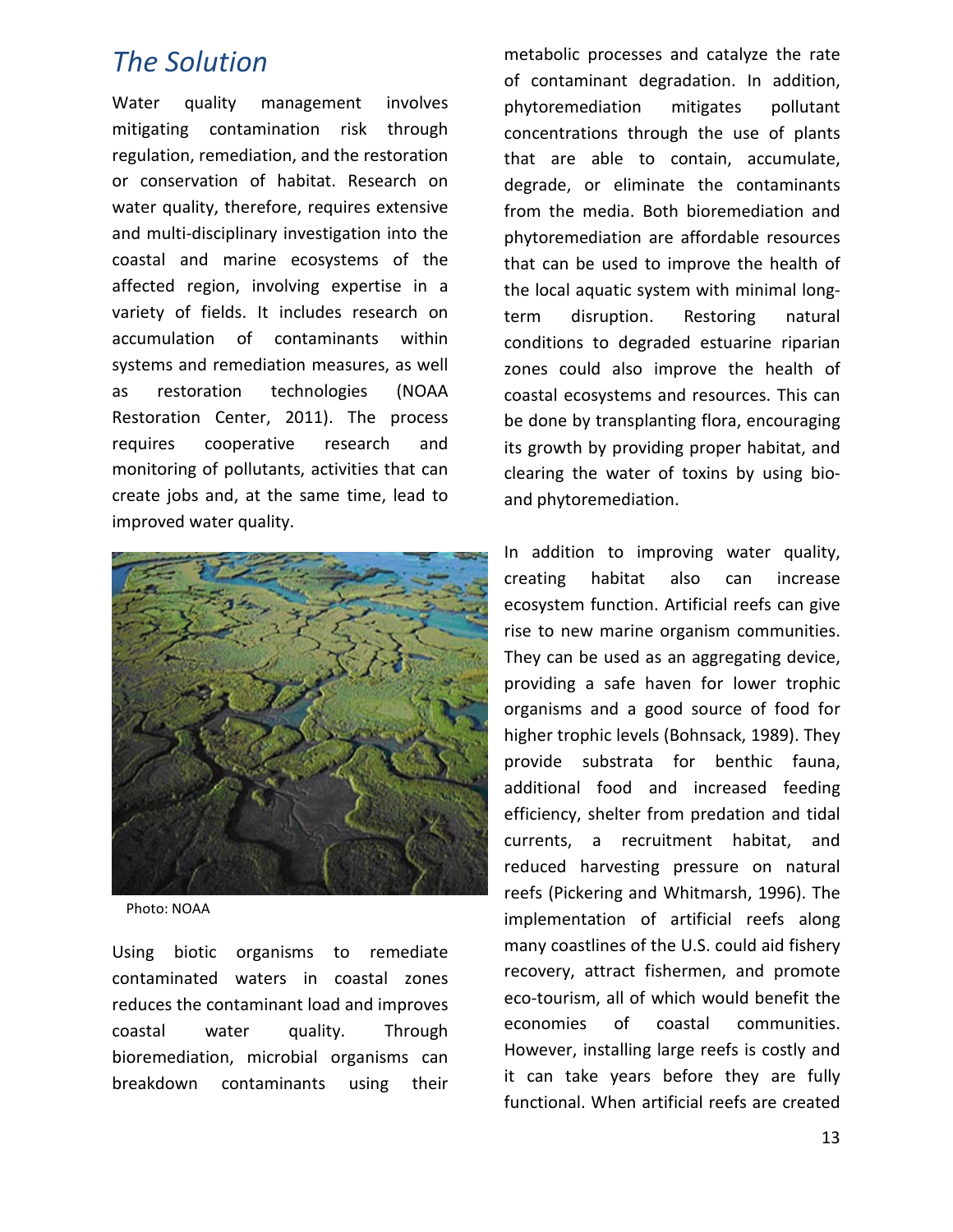by sinking out-of-service ships, for example, there could be issues of toxin leaching. The money from this Grant Program could support small, local reef projects that provide transitory habitat to fisheries and create tourism and recreational sites.

## Marine Debris

<span id="page-13-0"></span>Marine debris is another major concern. The U.S. Coast Guard considers marine debris to be "any persistent, manufactured, or processed solid material that is directly or indirectly, and intentionally or unintentionally, disposed of or abandoned into the marine environment" (Federal Register, 2008). Debris finds its way to the oceans accidentally and intentionally, and its impacts to the coastal ecosystem can be significant (CEI, 2008).

### *The Problem*

A central component of marine debris is derelict fishing gear. Lost or discarded fishing nets contribute to "catch" aquatic organisms, a process referred to as "ghost fishing". Formerly, fishing gear was constructed with natural fibers, but now, fishing gear is predominantly made of polyethylene and polypropylene, which take substantially longer to decompose (NOAA.gov). This means that anything lost or jettisoned can stay in the water almost indefinitely. Abandoned nets continue "fishing" for months to years, catching anything that happens to swim into them. When this occurs the nets become 'selfbaited' and more organisms are drawn to the area, get caught and die (Matsuoka et al., 2005). In addition, derelict fishing gear

causes damage to the sea-floor and harms the organisms living there. The organisms most affected are stationary invertebrates such as sponges that can take decades to recover or reefs that can take centuries to rebuild (Chiappone et al., 2002).



Photo: NOAA

<span id="page-13-1"></span>Plastics that make their way into the ocean can have adverse consequences on marine life. Although most plastic is developed to be incredibly durable, it does eventually succumb to photodegradation and becomes micro-plastic that ends up in the stomachs of filter feeders and other marine life (Mato et al., 2001) (Andrady, 2009). As the concentration of micro-plastics increases, so does the likelihood of ingestion. Larger pieces of plastic are often consumed by whales and sea turtles that confuse them for squid. Birds and fish are attracted to brightly colored objects and will eat plastic pellets mistaking them for fish eggs (Bugoni et al., 2001). These plastics remain in the creature's stomach, leading to blockages and the false sensation of being full, which can potentially cause starvation (EPA.gov).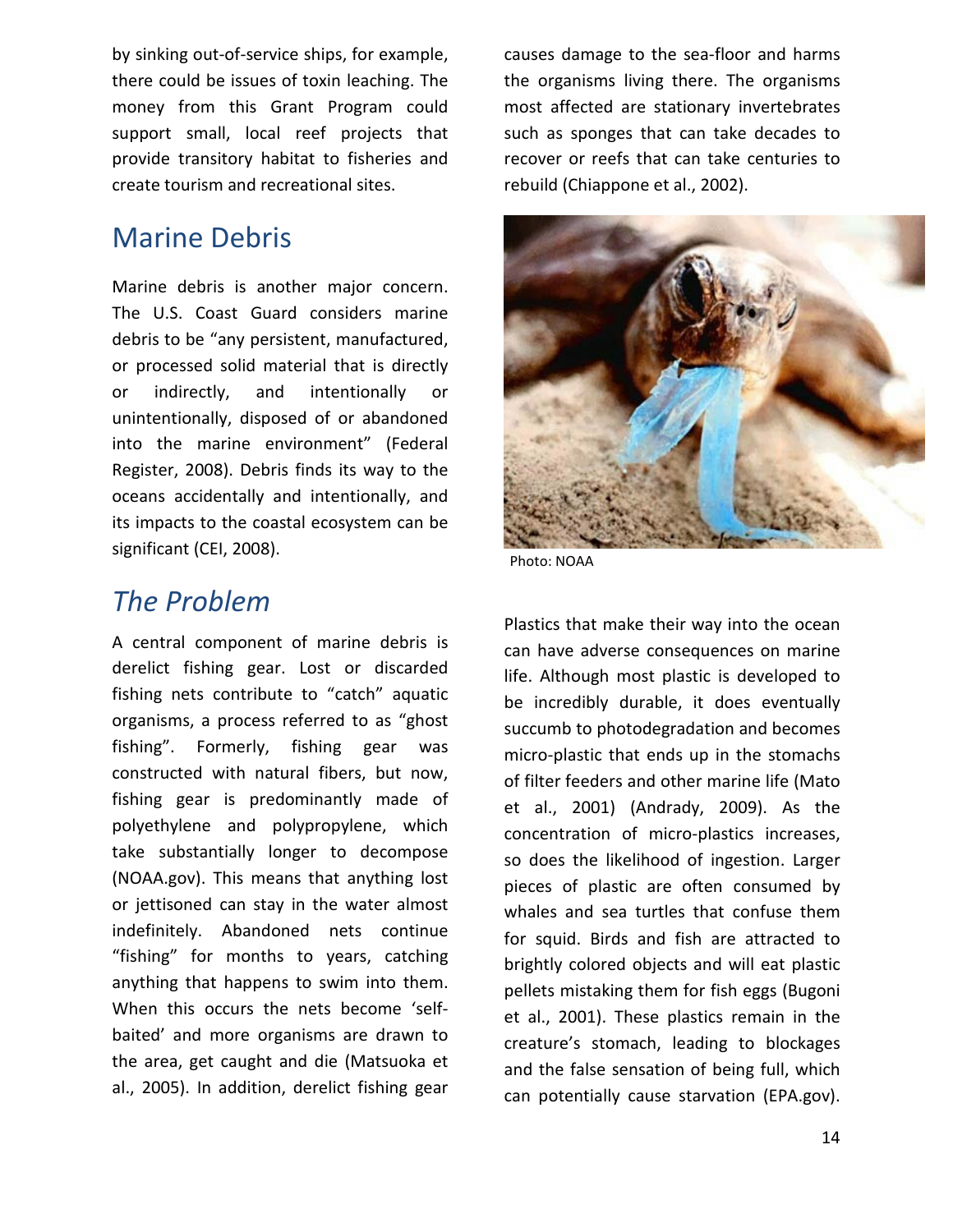Currents are the highways of the oceans and they do not respect political boundaries. Marine debris moves along these currents and can affect coastal protected areas regardless of their marine pollution regulations. In a study by Chiappone, seven different fishing zones, reference sites, and protected non-fishing areas in several coastal habitats were examined for marine debris. The study found no difference in debris density between protected nonfishing zones and those that were open to fishing (Chiappone et al., 2002). A largescale commitment to marine debris removal is needed to reduce its effect on the marine ecosystem.

### *The Solution*

Activities related to the reduction and prevention of marine debris are eligible for funding under the Grant Program. NOAA conducts extensive research in marine debris prevention and reduction based on the Marine Debris Research, Prevention and Reduction Act of 2006. In addition, NOAA funds national projects for detecting and

removing derelict fishing gear and other anthropogenic substances in the waters. The community-based marine debris prevention and removal projects that NOAA supports benefit coastal habitats. Under this program, NOAA has funded 50 projects, removing 1,500 metric tons of marine debris since 2006 (NOAA ORR, 2011). The Grant Program proposed by the Act can complement the community-based projects by supporting regions that are not covered by NOAA initiatives. The Act will also provide grants to groups that are too small to receive NOAA funds, but are able to address an ecological niche that NOAA does not address.

Through restoration and remediation of contaminated and degraded aquatic areas, coastal communities can improve the physical, chemical, and biological conditions for spawning and larvae development in strategic zones like estuarine systems and ocean floors. As these systems continue to recover and develop, communities that supported coastal restoration will benefit from increased fishing yields, recreational tourism, and a healthier ecosystem.



Photo: Thrush y Dayton, 2010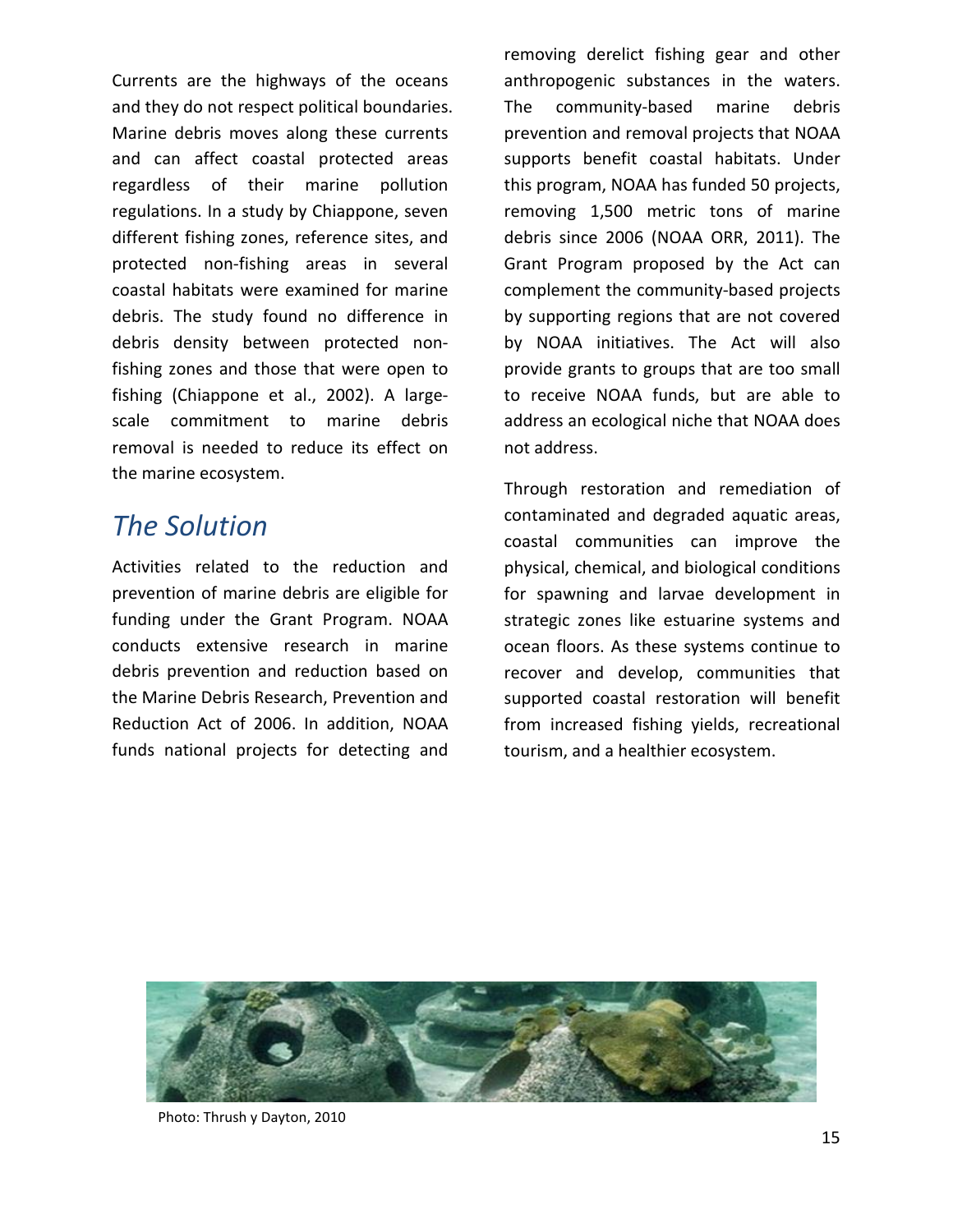# <span id="page-15-0"></span>Analysis of the Solutions Proposed

The Act simultaneously addresses two major issues faced by coastal communities: the loss of jobs and the degradation of the marine environment. By supporting research and remediation activities, the Grant Program could lead to technological advances in restoration and pollution prevention, while an extensive amount of environmental data could also be accumulated for use in future policy-making.

The Grant Program has an appropriation limit of \$80 million per year for five years. Ideally, these would complement NOAA national-level initiatives by focusing on small-scale local projects and local coastal community restoration efforts. The Grant Program provides an immediate stimulus into local job creation, thereby protecting current jobs, while simultaneously developing the potential for future job growth.

#### **Solution Cost**

In the case of Los Angeles County, the Department of Public Works and the Flood Control District spend nearly \$18 million annually on marine debris prevention and removal (EPA, 2011).



Photo: Science Daily

<span id="page-15-1"></span>By working alongside the NOAA initiatives, funding supplied by the Grant Program would invigorate smaller, local, job-creating programs. Although the actual economic value of coastal reconstruction and research initiatives is hard to quantify, examples of current losses due to environmental degradation illustrate the benefits of the Grant Program. Local efforts to clean-up coastal areas can reduce such losses in the long run, and therefore, benefit coastal communities both economically and environmentally.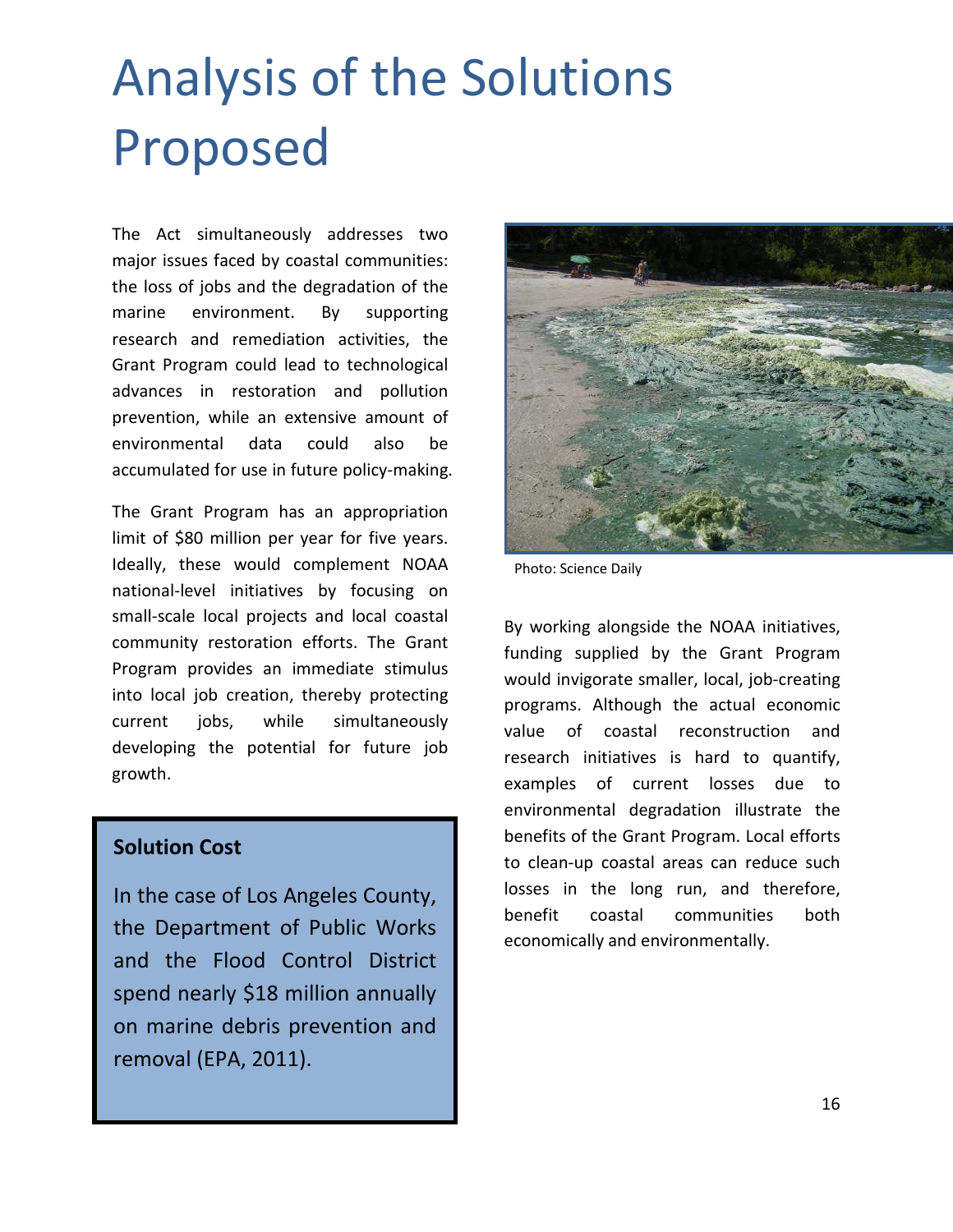#### **The Cost of Inaction**

According to a news report by the Santa Cruz Sentinel, up to \$250 million of marketable lobsters are lost annually due to ghost fishing, while nearly \$800 million is spent on repairing or replacing boat propellers damaged by derelict fishing gear (Haifley, 2011).

### Measuring Success

The primary goal of the Act is "to promote sustainable coastal development and provide employment opportunities to coastal communities by supporting a range of activities" (H.R. 594, 2011). Within these activities, metrics need to be established to determine if the policy is achieving its goals and desired outcomes (Theodoulou et al., 2004). Cataloging the program's expected outcomes and the degree to which the

products have been achieved are key to measuring success.

Fortunately, a Coastal Environment Indicators system is already in place, and is part of a coordinated effort among the EPA, NOAA, the U.S. Geological Survey, the U.S. Fish and Wildlife Service, coastal states, and the National Estuary Programs. The annual National Coastal Condition Report tracks the success of programs already in place. It uses a rating system known as the Overall Condition of Coastal Waters. The rating system includes a water quality index, a sediment quality index, a benthic index, a coastal habitat index, and a fish tissue contaminants index. Together, they provide a valuable measure of marine ecosystem health.

Monitoring the increase in coastal jobs, (and the resulting economic growth) is another determinant of the success of the program. NOAA has developed Coastal County Snapshots, a system that tracks the economic impact of jobs that are dependent on the coastal ecosystem, which could aid local officials in prioritizing jobcreating investments (NOAA Coastal County Snapshots Website, 2011).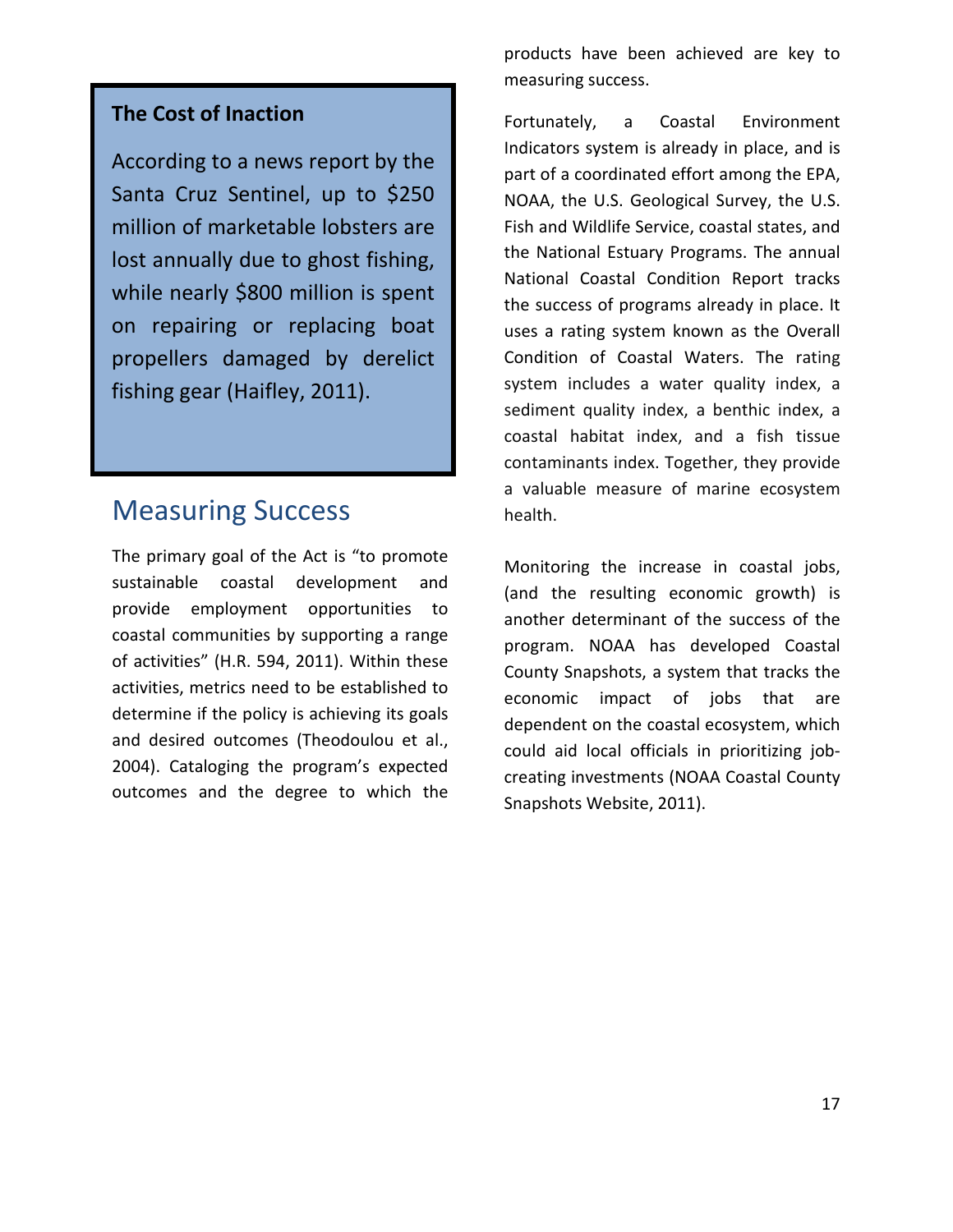## <span id="page-17-0"></span>Conclusion

The improvement of coastal aquatic ecosystems can promote fishery-related jobs, and build the framework for long-term, sustainable coastal development. By augmenting existing national programs, the Coastal Jobs Creation Act of 2011 can be a valuable aid in the effort to restore the nation's coasts. By building on already-available programs and resources, this program encourages new ideas and technological approaches to prevent over-extraction of fisheries and promote healthy marine ecosystems. By working together, community members, scientists, policymakers, and government agencies can create a healthy coastal ecosystem that will foster a sustainable, economic recovery of the coastal regions.







Photo: WorldPress, 2010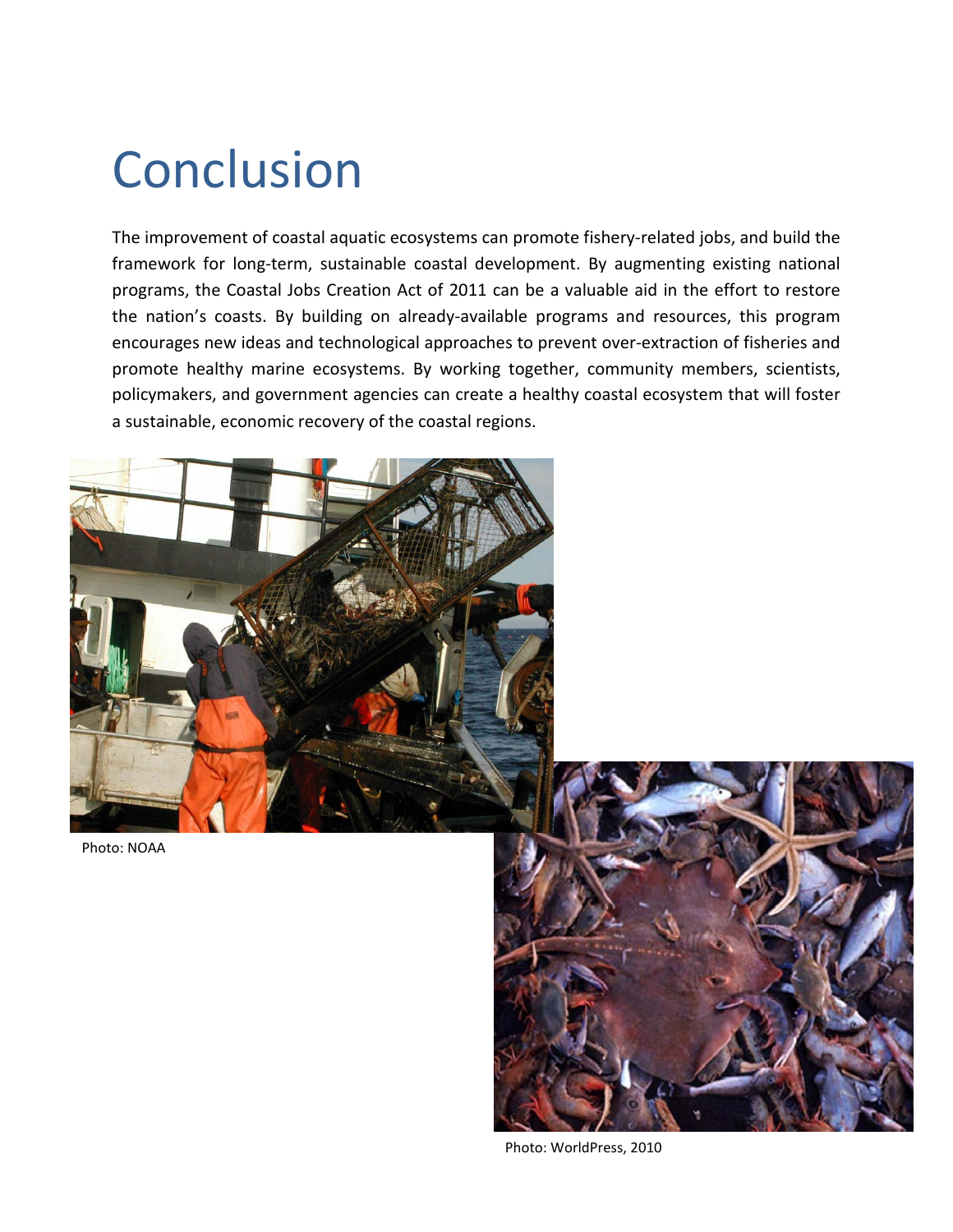## <span id="page-18-0"></span>References

Barry, C. (2009). Plastic Breaks Down in Oceans, After All- and Fast. National Geographic. Retrieved June 19, 2011 from http://news.nationalgeographic.com/news/2009/08/090820 plastic-decomposes-oceans-seas.html

Bohnsack, J.A., 1989. Are high densities of fishes at artificial reefs the result of habitat limitation or behavioural preference?. Bull. Mar. Sci. 44, 631-645.

Brouwer, A., & Longnecker, M.P., & Birnbaum, L.S., & Cogliano, J., & Kostyniak, P., & Moore, J., & Schantz, S., & Winneke G. (1999). Characterization of potential endocrine-related health effects at low-dose levels of exposure to PCBs. Environmental Health Perspective: 107(4), pp. 639-649. Retrieved June 27, 2011 from

[http://ehp03.niehs.nih.gov/article/fetchArticle.action?articleURI=info%3Adoi%2F10.1289%2Fe](http://ehp03.niehs.nih.gov/article/fetchArticle.action?articleURI=info%3Adoi%2F10.1289%2Fehp.99107s4639) [hp.99107s4639](http://ehp03.niehs.nih.gov/article/fetchArticle.action?articleURI=info%3Adoi%2F10.1289%2Fehp.99107s4639)

Bugoni, L., & Krause, L., & Petry, M.V.(2001). Marine debris and human impact on sea turtles in Southern Brazil. Marine Pollution Bulletin: 42 (12), pp. 1330–1334. Retrieved June 18, 2011 from http://www.sciencedirect.com/science/article/pii/S0025326X01001473

Castro, K. & Williams, E. (2009). By-catch. Sea Grant- Rhode Island. Retrieved June 22, 2011 from http://seagrant.gso.uri.edu/factsheets/By-catch.html

Chiappone M., White A., Swanson D.W., & Miller, S.L. (2002). Occurrence and biological impacts of fishing gear and other marine debris in the Florida Keys. Marine Pollution Bulletin: 44, pp. 597–604. Retrieved June 19, 2011 from [http://people.uncw.edu/millers/documents/fishinggear\\_marpollbull.pdf](http://people.uncw.edu/millers/documents/fishinggear_marpollbull.pdf)

Coastal Fish Tissue Contaminants. (2009). EPA-Environmental Protection Agency. Retrieved June 28, 2011 from http://cfpub.epa.gov/eroe/index.cfm?fuseaction=detail.viewInd&lv=list.listByAlpha&r=216627 &subtop=405

Coastkeeper. Derelict Fishing Gear. Retrieved June 23, 2011 from http://www.coastkeeper.org/derelict-fishing-gear/

Comeau, P. (1997). The Rise and Fall of Atlantic Cod. Canadian Geographic. Retrieved June 19, 2011 from http://www.canadiangeographic.ca/specialfeatures/atlanticcod/codhome.asp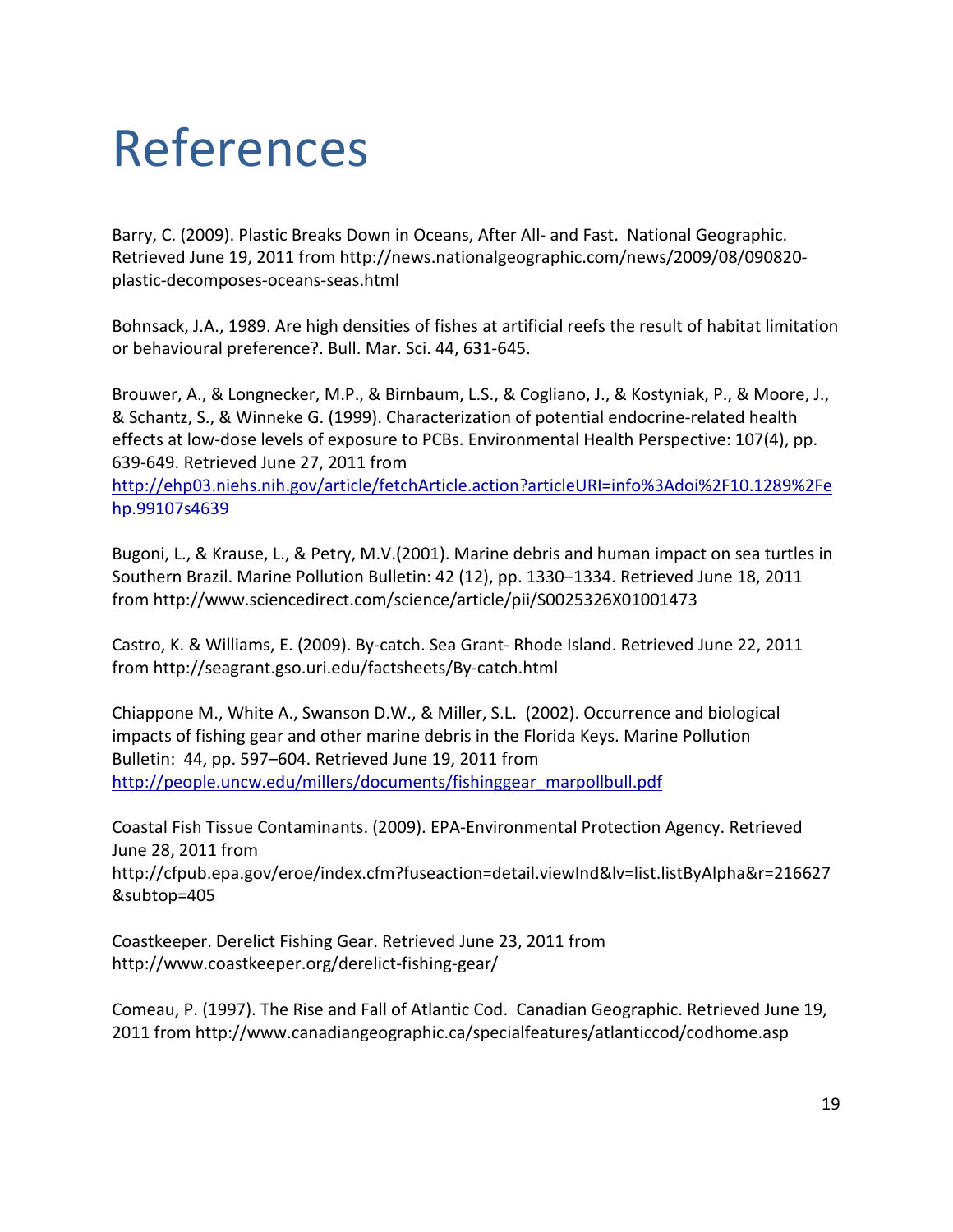Committee on the Causes and Management of Coastal Eutrophication (CCMCE), & Ocean Studies Board, & Water Science and Technology Board, & Commission on Geoscience, Environment, and Resources, & National Research Council. (2000). Clean Coastal Waters: Understanding and Reducing the Effects of Nutrient Pollution. Washington, D.C.: National Academy Press.

Committee on the Effectiveness of International (CEI), & National Measures to Prevent and Reduce Marine Debris, & Its Impacts, National Research Council. (2008) Tackling Marine Debris in the 21st Century. Washington, D.C.: National Academy Press.

Cone, W. (2007, January 28) Waiting for the DDT tide to turn. Los Angeles Times. Retrieved June 27, 2011 from http://www.usc.edu/org/coseewest/Jun07Resources/07Waiting%20for%20the%20DDT%20tide%20to%20turn.pdf

Crump, J. (2000). Persistent Organic Pollutants: are we close to a solution. Northern Perspectives: 26, pp. 1-12. Retrieved June 28, 2011 from http://www.carc.org/pubs/fall2000/Northern\_Perspectives\_26.pdf

Department of Fish and Game: California (DFG). (2010) Green Sturgeon. Retrieved June 24, 2011 from http://www.dfg.ca.gov/marine/mspcont7.asp

Donohue, M. J., & Boland, R. C., & Sramek, C. M., & Antonelis, G.A. (2001). Derelict Fishing Gear in the Northwestern Hawaiian Islands: Diving Surveys and Debris Removal in 1999 Confirm Threat to Coral Reef Ecosystems. Marine Pollution Bulletin: 42(12), pp. 1301-1312. Retrieved June 20, 2011 from http://www.sciencedirect.com/science/article/pii/S0025326X01001394

Endocrine Disruptor. (1998). NRDC- Natural Resources Defense Council. Retrieved June 27, 2011 from http://www.nrdc.org/health/effects/qendoc.asp

EPA.gov (2011)<http://www.epa.gov/ebtpages/watesurfacewatermarinedebris.html> Retrieved June 20, 2011

Favorite, M. (2011, January 16). Commercial Offshore Anglers Fret Over New Gag Grouper Regulations. Bradenton Times. Retrieved August 11, 2011 from http://www.thebradentontimes.com/news/2011/01/16/fishing/commercial offshore anglers fret\_over\_new\_gag\_grouper\_regulations/

Fish and Wildlife Services (FWS). (2009). Endocrine (Hormone) Disruptors. Retrieved June 27, 2011 from<http://www.fws.gov/contaminants/Issues/EndocrineDisruptors.cfm>

Foley, M.M., Halpern, B.S., Micheli, F. et al. 2010. Guiding ecological principles for marine spatial planning. Marine Policy.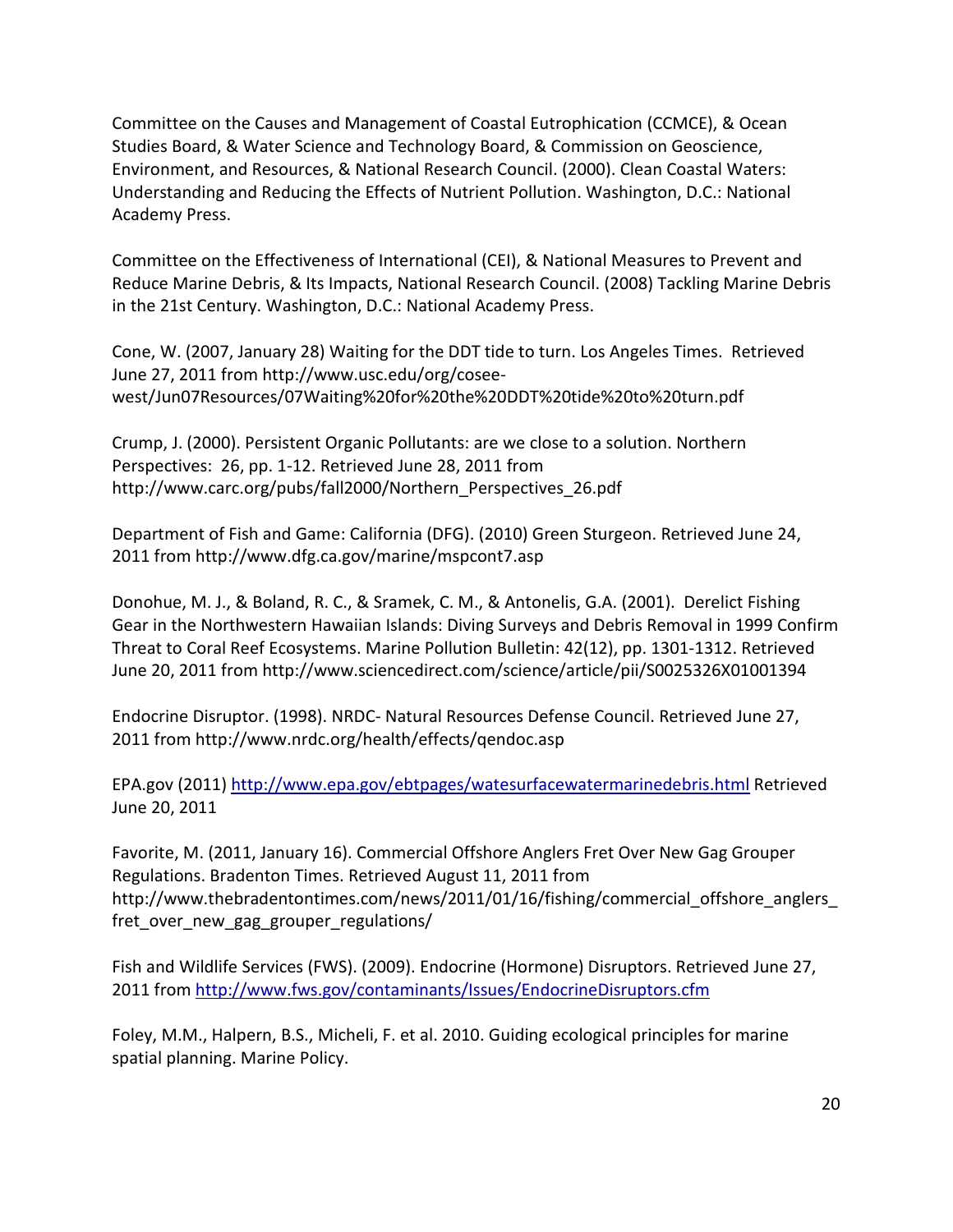Food and Agriculture Organization of the United Nations (FAO). (2009). Ghost nets hurting marine environment. Retrieved June 22, 2011 from <http://www.fao.org/news/story/en/item/19353/icode/>

Francis, R. (1992). Use of risk analysis to assess fishery management strategies : a case study using orange roughy (Hoplostethus atlanticus) on the Chatham Rise, New Zealand. Canadian Journal of Fisheries and Aquatic Sciences. 49(5), 922-930. Retrieved June 19, 2011 from http://www.nrcresearchpress.com/doi/abs/10.1139/f92-102

Hilborn, R., & Branch, T., & Ernst, A., & Magnusson, A., & Minte-Vera, C., Scheuerell, M., and Valero, J. (2003) State Of The World'S Fisheries. Annual Review of Environment and Resources 28(1): pp. 359-99.

H.R. 594 Coastal Jobs Creation Act. (2011). Library of Congress. Retrieved June 5, 2011 from http://thomas.loc.gov/cgi-bin/query/z?c112:H.R.594.IH:

Hudson River PCBs. (2011). EPA- Environmental Protection Agency. Reviewed Web June 27, 2011. <http://www.epa.gov/hudson/>.

Lautenberg Introduces Coastal Jobs Creation Act 2010. (2010, June 30). Cap May Country Herald. Retrieved August 11, 2011 from http://www.capemaycountyherald.com/article/court+house/government/63832 lautenberg+introduces+coastal+jobs+creation+act+2010

Lewison, R. L., Crowder, L. B., Read, A. J., & Freeman, S. A. (2004) Understanding impacts of fisheries by-catch on marine megafauna. Trends in Ecology & Evolution. 19(11), 598-604. Reviewed June 23, 2011.

Magnuson-Stevens Fishery Conservation and Management Act (MSFCMA). (1996). Retrieved June 5, 2011 from http://www.nmfs.noaa.gov/sfa/magact/mag1.html#s3 Matsuoka et al. (2005). A review of ghost fishing: scientific approaches to evaluation and solutions. Fisheries Science. 71, 691-702.

National Oceanic and Atmospheric Administration. (NOAA). Coastal Zone Management Act Performance Measures. (2011). Retrieved August 06, 20101, from Measuring Success: [http://coastalmanagement.noaa.gov/success/czm\\_perf\\_measures.html](http://coastalmanagement.noaa.gov/success/czm_perf_measures.html)

National Oceanic and Atmospheric Administration (NOAA). Marine Recreational Information Program (MRIP). (2011). Program Overview. Retrieved July 14, 2011 from <http://www.countmyfish.noaa.gov/aboutus/index.html>

National Oceanic and Atmospheric Administration (NOAA). Ocean. Retrieved June 15, 2011 from http://www.noaa.gov/ocean.html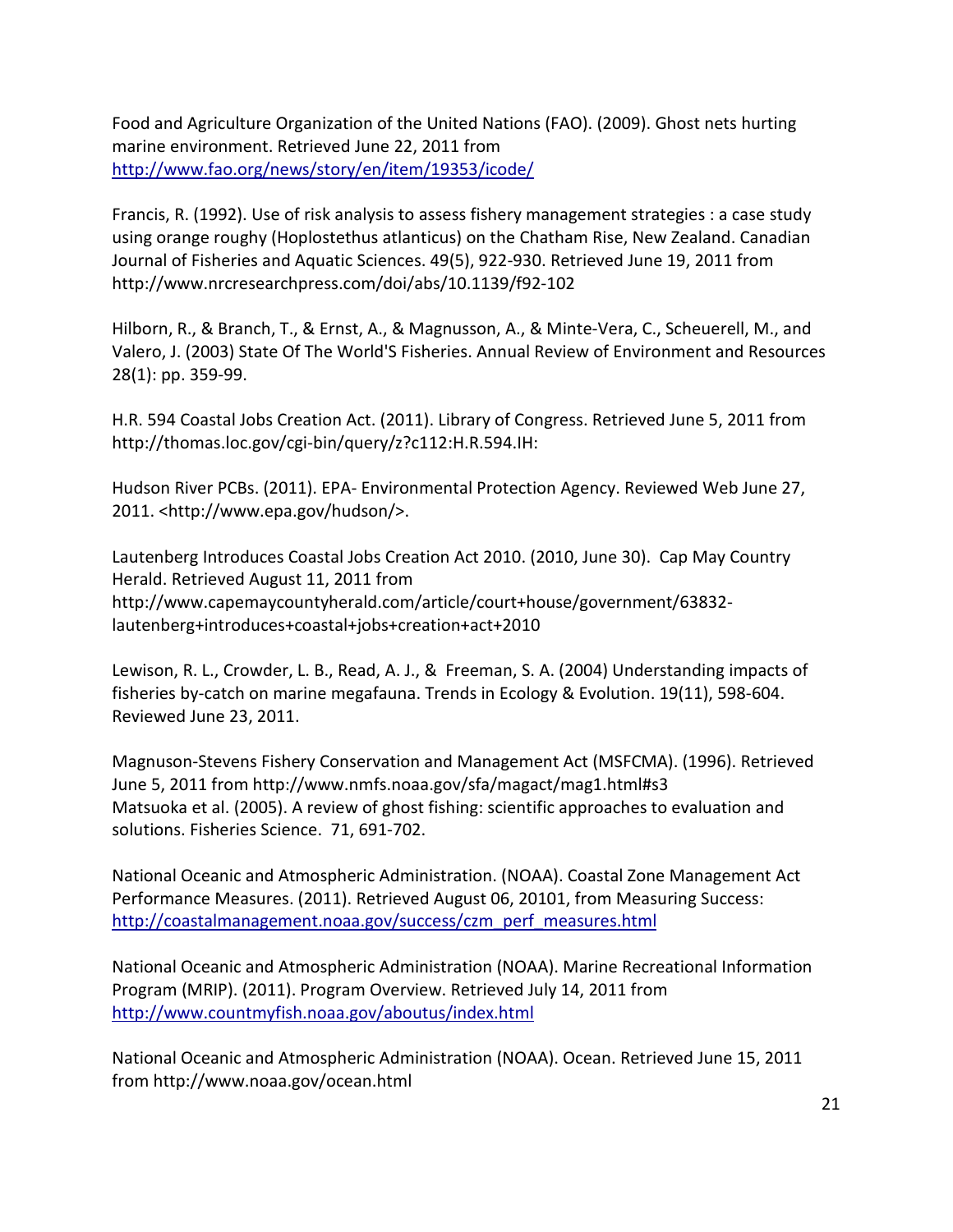National Oceanic and Atmospheric Administration (NOAA). & United States Coast Guard. (2009, September 3). Definition of Marine Debris for Purposes of the Marine Debris Research, Prevention, and Reduction Act. Federal Register. Retrieved June 22, 2011 from http://www.federalregister.gov/articles/2009/09/03/E9-21261/definition-of-marine-debris-forpurposes-of-the-marine-debris-research-prevention-and-reduction-act

National Oceanic and Atmospheric Administration (NOAA). Office of Ocean & Coastal Resource Management (OCRM). (2011). Coastal Issues – Public Access. Retrieved July 14, 2011 from http://coastalmanagement.noaa.gov/public\_access.html

National Oceanic and Atmospheric Administration (NOAA). Office of Response and Restoration (ORR). (2011). NOAA Marine Debris Program. Retrieved July 20, 2011 from http://marinedebris.noaa.gov/about/welcome.html

National Oceanic and Atmospheric Administration (NOAA). Pacific Islands Regional Office (PIR). (2011). Observer Program. Retrieved July 20, 2011 from http://www.fpir.noaa.gov/OBS/obs\_index.html

National Oceanic and Atmospheric Administration (NOAA). Restoration Center (2011). Programs. Retrieved July 14, 2011 from http://www.habitat.noaa.gov/restoration/programs/index.html

National Oceanic and Atmospheric Administration (NOAA). The Coasts: our Nation's Economic Engine. (2011). Retrieved August 06, 2011, from NOAA's State of the Coast: http://stateofthecoast.noaa.gov/coastal\_economy/welcome.html

Peters, B. (2007). American Public Policy: Promise and Performance. (7th ed.). Washington, DC: CQ Press.

Shroud, Eric. (2011). New Fish hook reduces shark catch. [http://www.physorg.com/news/2011-](http://www.physorg.com/news/2011-06-fishing-shark.html) [06-fishing-shark.html](http://www.physorg.com/news/2011-06-fishing-shark.html)

Theodoulou, Stella Z., and Chris Kofinis. 2004. The Art of the Game: Understanding American Public Policy Making. Belmont, CA: Wadsworth/Thomson Learning

U.S. Commission on Ocean Policy. (2004). An Ocean Blueprint for the 21st Century: Final Report. Washington, DC. Retrieved July 14, 2011 from http://www.oceancommission.gov/documents/full\_color\_rpt/18\_chapter18.pdf

U.S. Department of Commerce, National Oceanic and Atmospheric Administration, National Marine Fisheries Service. (2011) Annual Report to Congress on the By-catch Reduction Engineering Program. Retrieved July 20, 2011 from